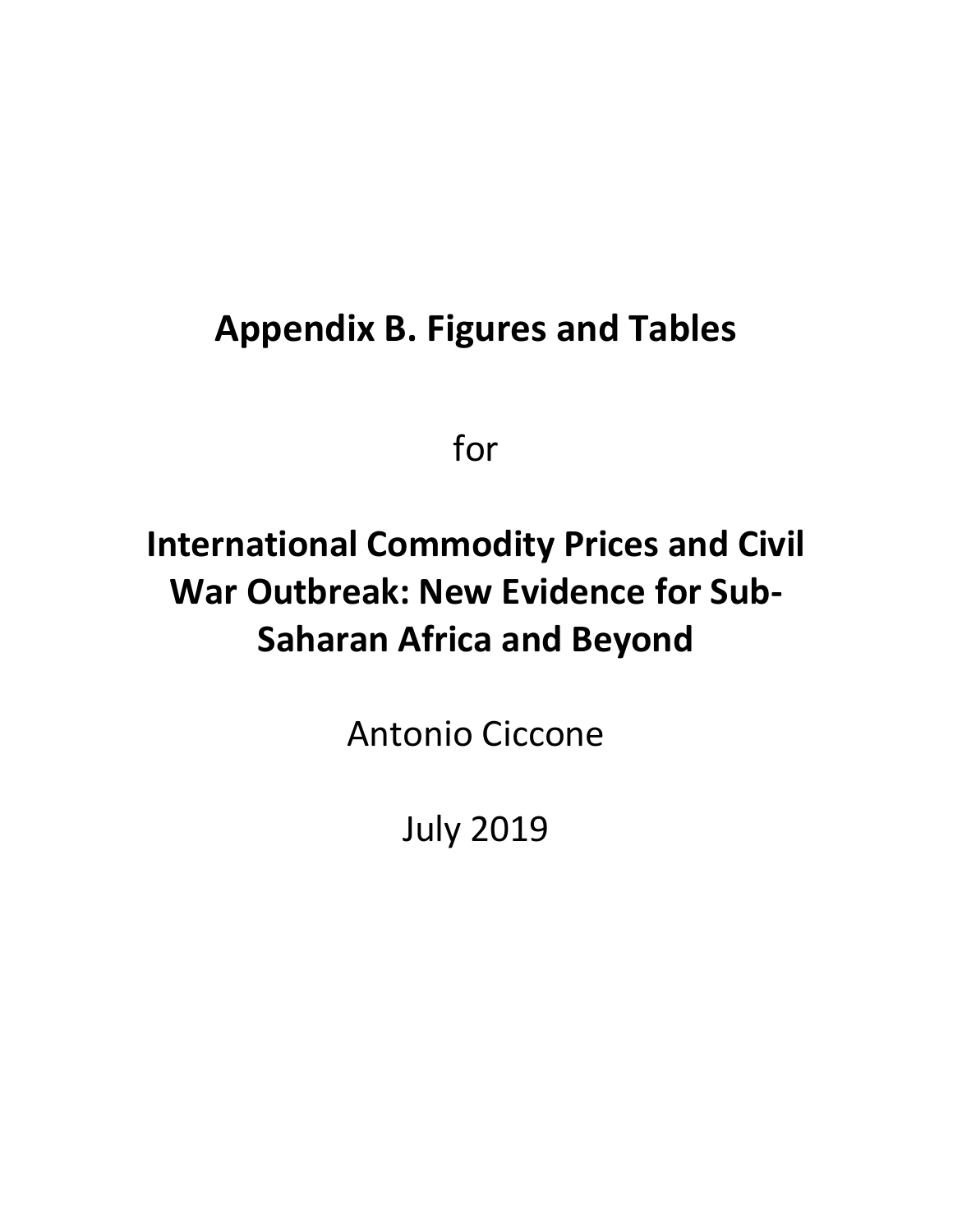### **APPENDIX FIGURE 1. Cumulative effect of commodity price shocks on civil war outbreak in Sub-Saharan Africa since 1980**



Note: The abbreviation pmc stands for price maker cutoff. The data comes from TABLE 1, PANEL C. Black bars taking negative values denote the cumulative effect of annual commodity price shocks (the sum of the point estimates on the commodity price shocks in t, t-1, and t-2) for all 18 specifications in TABLE 1. Green bars taking positive values denote the p-values of the hypothesis that the cumulative effect is zero. The estimating equation is (9) in the main text. All data is from Bazzi and Blattman (2014).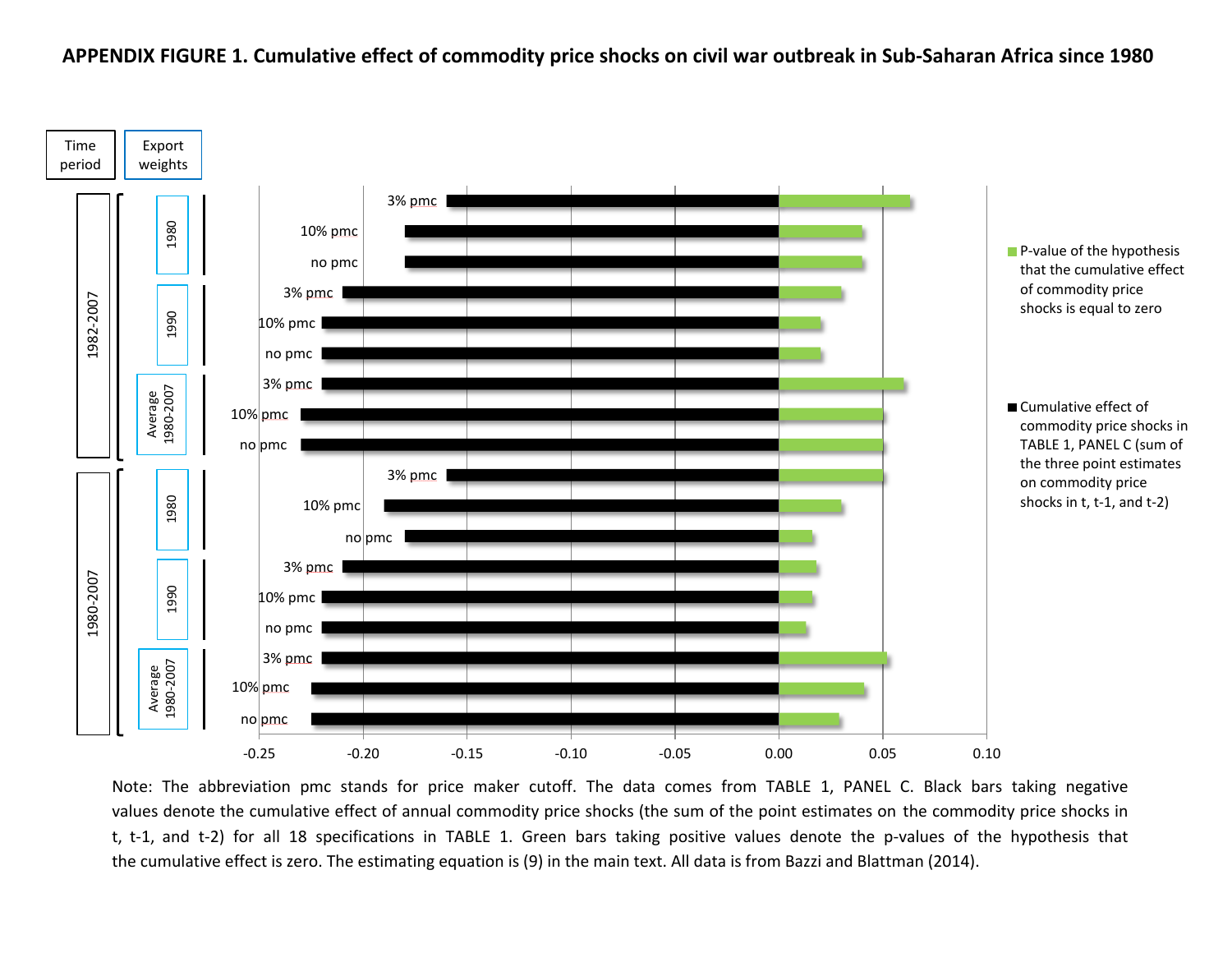## **APPENDIX FIGURE 2. Bazzi and Blattman shocks against reconstructed shocks with and without export weights normalized to unity**



□ Reconstructed BB shocks with weights not normalized to unity (vertical axis) plotted against actual Bazzi and Blattman shocks without US CPI (horizontal axis)

● Reconstructed BB shocks with weights normalized to unity (vertical axis) plotted against actual Bazzi and Blattman shocks without US CPI (horizontal axis)

Note: See footnote 10 on page 13 in the main text for details on this figure. The Bazzi and Blattman shocks are the non-standardized version of the shocks used in their Online Appendix Table 11, column 2, without the US CPI.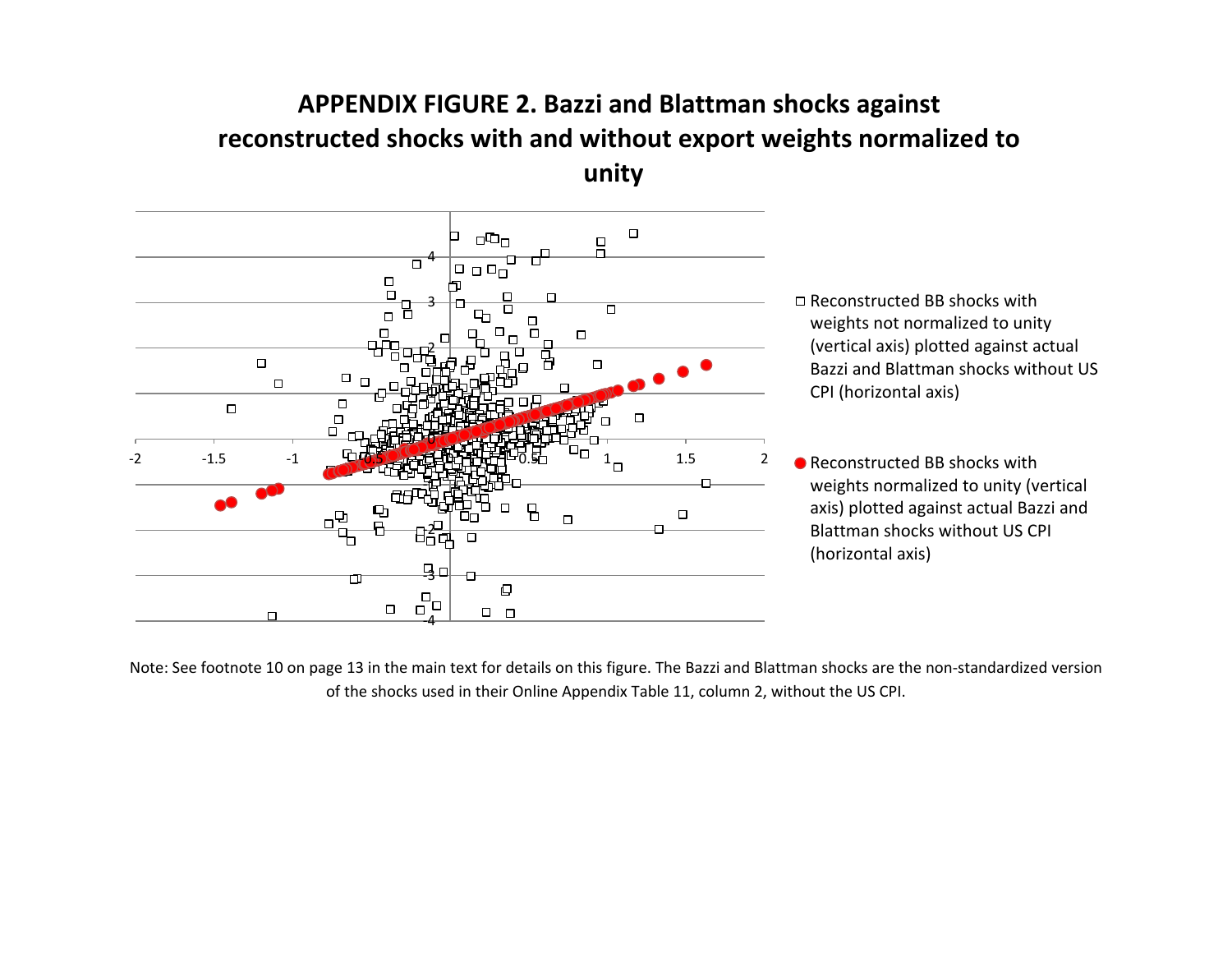|                    |                           |           |                   | relative commodity export weights (exports of commodity i over total commodity exports): |            |             |             |           |           |                         |
|--------------------|---------------------------|-----------|-------------------|------------------------------------------------------------------------------------------|------------|-------------|-------------|-----------|-----------|-------------------------|
|                    | <b>BB</b> time<br>varying |           | average 1980-2007 |                                                                                          |            | 1990        |             |           | 1980      |                         |
|                    | (1)                       | (2)       | (3)               | (4)                                                                                      | (5)        | (6)         | (7)         | (8)       | (9)       | (10)                    |
| Commodity price    | $-0.061$                  | $-0.095*$ | $-0.100*$         | $-0.099*$                                                                                | $-0.098**$ | $-0.103**$  | $-0.103**$  | $-0.083*$ | $-0.085*$ | $-0.085*$               |
| shock t            | $(-1.48)$                 | $(-1.81)$ | $(-1.88)$         | $(-1.89)$                                                                                | $(-2.1)$   | $(-2.18)$   | $(-2.22)$   | $(-1.92)$ | $(-1.96)$ | $(-2.01)$               |
|                    | [0.15]                    | [0.078]   | [0.067]           | [0.065]                                                                                  | [0.041]    | [0.035]     | [0.031]     | [0.062]   | [0.056]   | [0.051]                 |
| Commodity price    | $-0.021$                  | $-0.039$  | $-0.039$          | $-0.038$                                                                                 | $-0.038$   | $-0.039$    | $-0.038$    | $-0.036$  | $-0.036$  | $-0.036$                |
| shock t-1          | $(-0.72)$                 | $(-1.0)$  | $(-1.02)$         | $(-1.00)$                                                                                | $(-1.04)$  | $(-1.08)$   | $(-1.06)$   | $(-1.08)$ | $(-1.08)$ | $(-1.11)$               |
|                    | [0.474]                   | [0.32]    | [0.31]            | [0.323]                                                                                  | [0.30]     | [0.287]     | [0.296]     | [0.286]   | [0.285]   | [0.275]                 |
| Commodity price    | $-0.045$                  | $-0.09*$  | $-0.091*$         | $-0.088*$                                                                                | $-0.082*$  | $-0.085**$  | $-0.081*$   | $-0.073*$ | $-0.073*$ | $-0.069*$               |
| shock t-2          | $(-1.28)$                 | $(-1.90)$ | $(-1.92)$         | $(-1.86)$                                                                                | $(-1.97)$  | $(-2.02)$   | $(-1.9)$    | $(-1.79)$ | $(-1.77)$ | $(-1.69)$               |
|                    | [0.21]                    | [0.064]   | [0.061]           | [0.07]                                                                                   | [0.056]    | [0.050]     | [0.064]     | [0.08]    | [0.084]   | [0.099]                 |
| OECD export        |                           |           | $-0.024***$       | $-0.024***$                                                                              |            | $-0.025***$ | $-0.024***$ |           |           | $-0.024***$ $-0.024***$ |
| growth t           |                           |           | $(-7.45)$         | $(-7.38)$                                                                                |            | $(-7.6)$    | $(-7.5)$    |           | $(-7.26)$ | $(-7.19)$               |
|                    |                           |           | [0.00]            | [0.00]                                                                                   |            | [0.00]      | [0.00]      |           | [0.00]    | [0.00]                  |
| Rainfall (GPCP) t  |                           |           |                   | $-0.27*$                                                                                 |            |             | $-0.266*$   |           |           | $-0.272*$               |
|                    |                           |           |                   | $(-1.92)$                                                                                |            |             | (1.89)      |           |           | $(-1.95)$               |
|                    |                           |           |                   | [0.061]                                                                                  |            |             | [0.065]     |           |           | [0.057]                 |
| Rainfall (GPCP)    |                           |           |                   | $0.115*$                                                                                 |            |             | $0.114*$    |           |           | $0.116*$                |
| squared t          |                           |           |                   | (1.83)                                                                                   |            |             | (1.83)      |           |           | (1.86)                  |
|                    |                           |           |                   | [0.074]                                                                                  |            |             | [0.074]     |           |           | [0.069]                 |
| Test equality of   |                           |           |                   |                                                                                          |            |             |             |           |           |                         |
| coefficients on    | 0.65                      | 0.59      | 0.57              | 0.57                                                                                     | 0.578      | 0.5587      | 0.54        | 0.68      | 0.66      | 0.66                    |
| three shocks (p-   |                           |           |                   |                                                                                          |            |             |             |           |           |                         |
| value)             |                           |           |                   |                                                                                          |            |             |             |           |           |                         |
| Test sum of the    |                           |           |                   |                                                                                          |            |             |             |           |           |                         |
| coefficients on    |                           |           |                   |                                                                                          |            |             |             |           |           |                         |
| three shocks equal | 0.11                      | 0.041     | 0.035             | 0.035                                                                                    | 0.016      | 0.013       | 0.013       | 0.025     | 0.024     | 0.023                   |
| zero (p-value)     |                           |           |                   |                                                                                          |            |             |             |           |           |                         |
| Country fixed      |                           |           |                   |                                                                                          |            |             |             |           |           |                         |
| effects            | Υ                         | Υ         | Y                 | Υ                                                                                        | Υ          | Υ           | Υ           | Y         | Υ         | Υ                       |
| Year fixed effects | Y                         | Υ         | Y                 | Υ                                                                                        | Υ          | Y           | Y           | Y         | Y         | Y                       |
| Country specific   | Υ                         | Υ         | Υ                 | Υ                                                                                        | Υ          | Υ           | Υ           | Y         | Υ         | Υ                       |
| linear time trends |                           |           |                   |                                                                                          |            |             |             |           |           |                         |
| Observations       | 1007                      | 1007      | 1007              | 1007                                                                                     | 1007       | 1007        | 1007        | 1007      | 1007      | 1007                    |
| Countries          | 45                        | 45        | 45                | 45                                                                                       | 45         | 45          | 45          | 45        | 45        | 45                      |
| R squared          | 0.079                     | 0.085     | 0.098             | 0.105                                                                                    | 0.087      | 0.100       | 0.108       | 0.084     | 0.097     | 0.104                   |

### APPENDIX TABLE 1. Annual commodity price shocks and civil war outbreak in Sub-Saharan Africa: Bazzi-Blattman dataset, **1980‐2007 period, 10% price maker cutoff**

Note: All data in columns (1), (2), (5), and (8) is from Bazzi and Blattman (2014). The estimating equation is (9) in the main text. The lefthand-side variable is an indicator variable for civil war outbreak. The calculation of the shocks is explained in Sections 3.1.1-3.1.3. Column (1) calculates shocks using time‐varying export weights as in Bazzi and Blattman (BB), and columns (2)‐(10) calculate shocks using time-invariant export weights. The 10% price maker cutoff basically implies that commodity exports of country-years are not used to obtain export weights if the country's share of world exports exceeds 10% and is explained in Section 3.1.3. Standard errors in parentheses and p-values of the hypothesis that the effect is zero in square brackets. \* denotes significance at the 10% level; \*\* significance at the 5% level; and \*\*\* significance at the 1% level.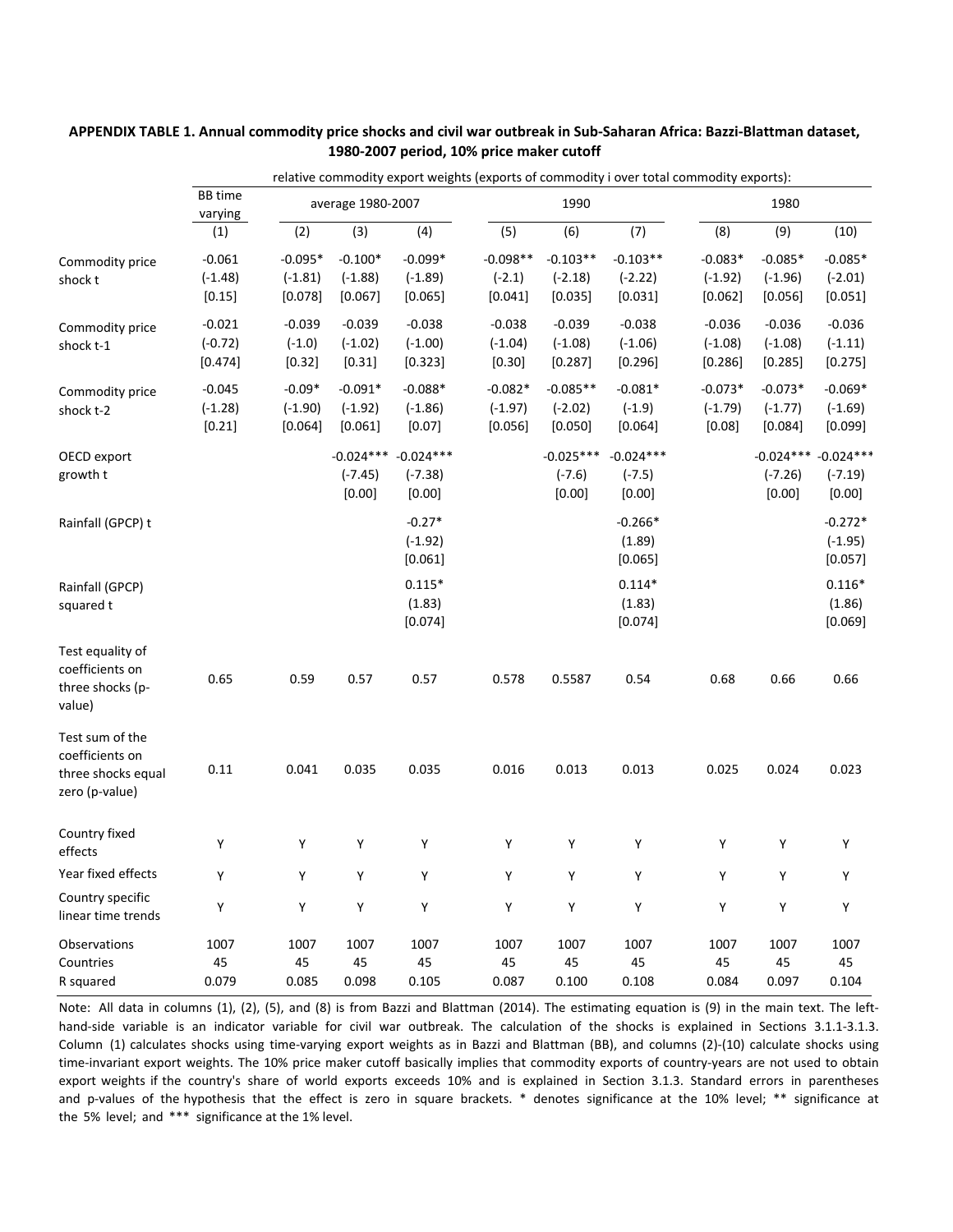|                                        |            |                   | relative commodity export weights (exports of commodity i over total commodity exports): |            |             |             |            |             |             |
|----------------------------------------|------------|-------------------|------------------------------------------------------------------------------------------|------------|-------------|-------------|------------|-------------|-------------|
|                                        |            | average 1980-2007 |                                                                                          |            | 1990        |             |            | 1980        |             |
|                                        | (1)        | (2)               | (3)                                                                                      | (4)        | (5)         | (6)         | (7)        | (8)         | (9)         |
| 3-year commodity                       | $-0.074**$ | $-0.076**$        | $-0.075**$                                                                               | $-0.072**$ | $-0.075**$  | $-0.073**$  | $-0.064**$ | $-0.064**$  | $-0.063**$  |
| price shock t                          | $(-2.10)$  | $(-2.16)$         | $(-2.16)$                                                                                | $(-2.49)$  | $(-2.58)$   | $(-2.58)$   | $(-2.31)$  | $(-2.33)$   | $(-2.35)$   |
|                                        | [0.042]    | [0.036]           | [0.036]                                                                                  | [0.017]    | [0.013]     | [0.013]     | [0.026]    | [0.025]     | [0.023]     |
| OECD export                            |            | $-0.024***$       | $-0.024***$                                                                              |            | $-0.024***$ | $-0.024***$ |            | $-0.024***$ | $-0.023$ ** |
| growth t                               |            | $(-7.61)$         | $(-7.56)$                                                                                |            | $(-7.9)$    | $(-7.83)$   |            | $(-7.33)$   | $(-7.27)$   |
|                                        |            | [0.00]            | [0.00]                                                                                   |            | [0.00]      | [0.00]      |            | [0.00]      | [0.00]      |
| Rainfall (GPCP) t                      |            |                   | $-0.271*$                                                                                |            |             | $-0.268*$   |            |             | $-0.275*$   |
|                                        |            |                   | $(-1.96)$                                                                                |            |             | $(-1.93)$   |            |             | $(-1.98)$   |
|                                        |            |                   | [0.057]                                                                                  |            |             | [0.06]      |            |             | [0.054]     |
| Rainfall (GPCP)                        |            |                   | $0.115*$                                                                                 |            |             | $0.114*$    |            |             | $0.117*$    |
| squared t                              |            |                   | (1.85)                                                                                   |            |             | (1.84)      |            |             | (1.88)      |
|                                        |            |                   | [0.071]                                                                                  |            |             | [0.072]     |            |             | [0.067]     |
| Country fixed<br>effects               | Y          | Υ                 | Υ                                                                                        | Υ          | Υ           | Υ           | Υ          | Υ           | Υ           |
| Year fixed effects                     | Y          | Υ                 | Y                                                                                        | Y          | Υ           | Y           | Υ          | Υ           | Y           |
| Country specific<br>linear time trends | Υ          | Υ                 | Υ                                                                                        | Υ          | Υ           | Υ           | Υ          | Υ           | Υ           |
| Observations                           | 1007       | 1007              | 1007                                                                                     | 1007       | 1007        | 1007        | 1007       | 1007        | 1007        |
| Countries                              | 45         | 45                | 45                                                                                       | 45         | 45          | 45          | 45         | 45          | 45          |
| R squared                              | 0.083      | 0.096             | 0.103                                                                                    | 0.085      | 0.097       | 0.105       | 0.083      | 0.095       | 0.103       |

### APPENDIX TABLE 2. 3-year commodity price shocks and civil war outbreak in Sub-Saharan Africa: **Bazzi‐Blattman dataset, 1980‐2007 period, 10% price maker cutoff**

Note: All data in columns (1), (4), and (7) is from Bazzi and Blattman (2014). The estimating equation is (10) in the main text. The left‐hand‐side variable is an indicator variable for civil war outbreak. The calculation of the shocks is explained in Sections 3.1.1‐3.1.3. The 10% price maker cutoff basically implies that commodity exports of country‐years are not used to obtain export weights if the country's share of world exports exceeds 10% and is explained in detail in Section 3.1.3. Standard errors in parentheses and p-values of the hypothesis that the effect is zero in square brackets. \* denotes significance at the 10% level; \*\* significance at the 5% level; and \*\*\* significance at the 1% level.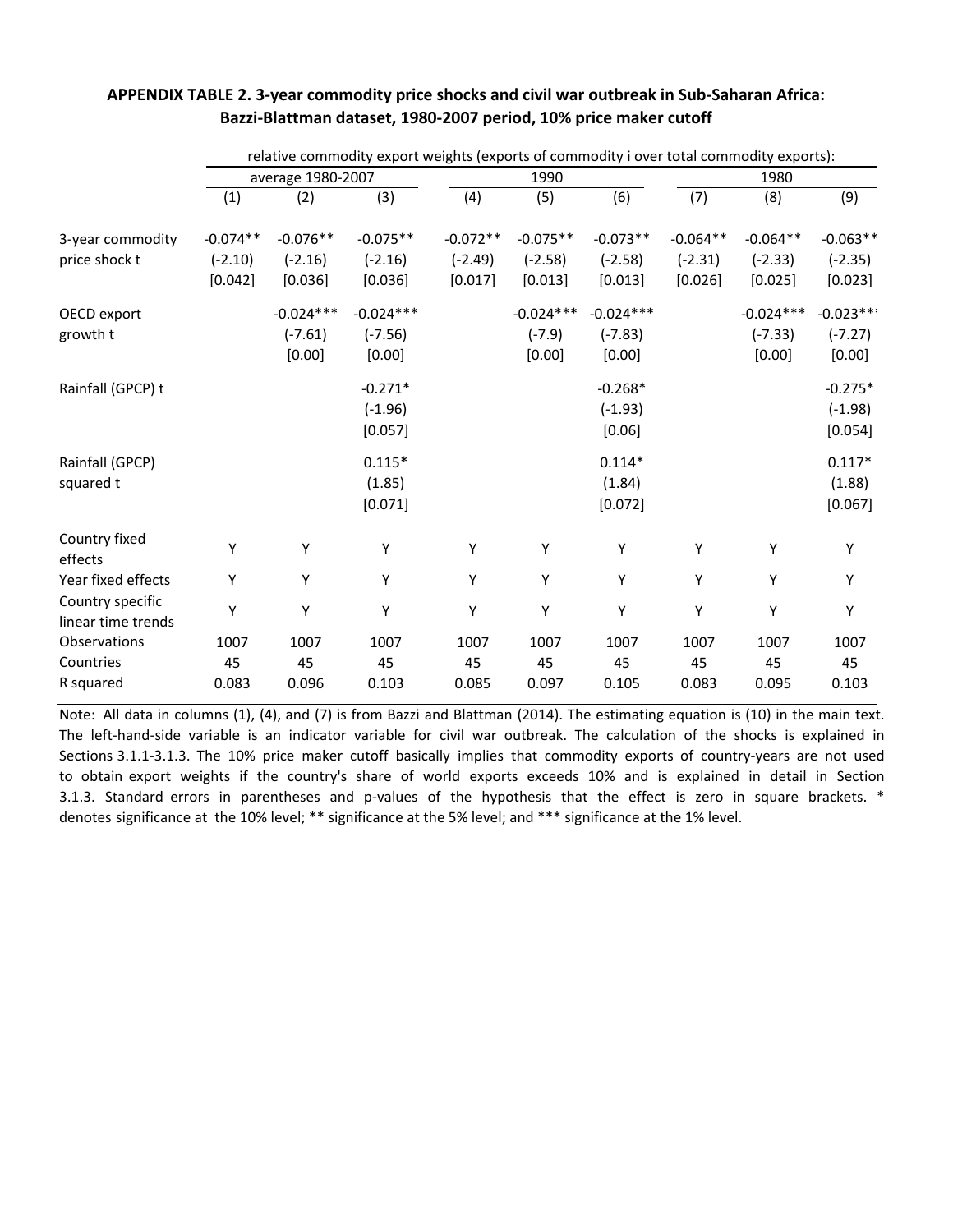|           |             |             |                   | 1990        |             |           | 1980        |                                                                                          |
|-----------|-------------|-------------|-------------------|-------------|-------------|-----------|-------------|------------------------------------------------------------------------------------------|
| (1)       | (2)         | (3)         | (4)               | (5)         | (6)         | (7)       | (8)         | (9)                                                                                      |
| $-0.036*$ | $-0.037**$  | $-0.037**$  | $-0.028*$         | $-0.03**$   | $-0.029**$  | $-0.027*$ | $-0.028*$   | $-0.028*$                                                                                |
| $(-1.97)$ | $(-2.05)$   | $(-2.07)$   | $(-1.93)$         | $(-2.02)$   | $(-2.02)$   | $(-1.81)$ | $(-1.87)$   | $(-1.93)$                                                                                |
| [0.055]   | [0.046]     | [0.045]     | [0.06]            | [0.049]     | [0.05]      | [0.077]   | [0.068]     | [0.06]                                                                                   |
|           | $-0.007***$ | $-0.007***$ |                   | $-0.007***$ | $-0.007***$ |           | $-0.007***$ | $-0.007***$                                                                              |
|           | $(-4.06)$   | $(-4.07)$   |                   | $(-4.17)$   | $(-4.18)$   |           | $(-3.96)$   | $(-3.98)$                                                                                |
|           | [0.00]      | [0.00]      |                   | [0.00]      | [0.00]      |           | [0.00]      | [0.00]                                                                                   |
|           |             | $-0.132*$   |                   |             | $-0.131*$   |           |             | $-0.134*$                                                                                |
|           |             | $(-1.82)$   |                   |             | $(-1.8)$    |           |             | $(-1.84)$                                                                                |
|           |             | [0.075]     |                   |             | [0.078]     |           |             | [0.072]                                                                                  |
|           |             | $0.048*$    |                   |             | $0.047*$    |           |             | $0.048*$                                                                                 |
|           |             | (1.86)      |                   |             | (1.84)      |           |             | (1.88)                                                                                   |
|           |             | [0.07]      |                   |             | [0.073]     |           |             | [0.066]                                                                                  |
| Y         | Υ           | Υ           | Υ                 | Y           | Υ           | Υ         | Υ           | Υ                                                                                        |
| Υ         | Υ           | Υ           | Υ                 | Y           | Υ           | Y         | Υ           | Y                                                                                        |
| Y         | Υ           | Υ           | Υ                 | Υ           | Υ           | Υ         | Υ           | Y                                                                                        |
| 1805      | 1805        | 1805        | 1805              | 1805        | 1805        | 1805      | 1805        | 1805                                                                                     |
| 45        | 45          | 45          | 45                | 45          | 45          | 45        | 45          | 45                                                                                       |
| 0.104     | 0.106       | 0.109       | 0.104             | 0.106       | 0.109       | 0.104     | 0.105       | 0.109                                                                                    |
|           |             |             | average 1957-2007 |             |             |           |             | relative commodity export weights (exports of commodity i over total commodity exports): |

### APPENDIX TABLE 3. 3-year commodity price shocks and civil war outbreak in Sub-Saharan Africa: Bazzi **and Blattman dataset, 1957‐2007 period, 10% price maker cutoff**

Note: All data in columns (1), (4), and (7) is from Bazzi and Blattman (2014). The estimating equation is (10) in the main text. The left‐hand‐side variable is an indicator variable for civil war outbreak. The calculation of the shocks is explained in Sections 3.1.1‐3.1.3. The 10% price maker cutoff basically implies that commodity exports of country‐years are not used to obtain export weights if the country's share of world exports exceeds 10% and is explained in detail in Section 3.1.3. Standard errors in parentheses and p-values of the hypothesis that the effect is zero in square brackets. \* denotes significance at the 10% level; \*\* significance at the 5% level; and \*\*\* significance at the 1% level.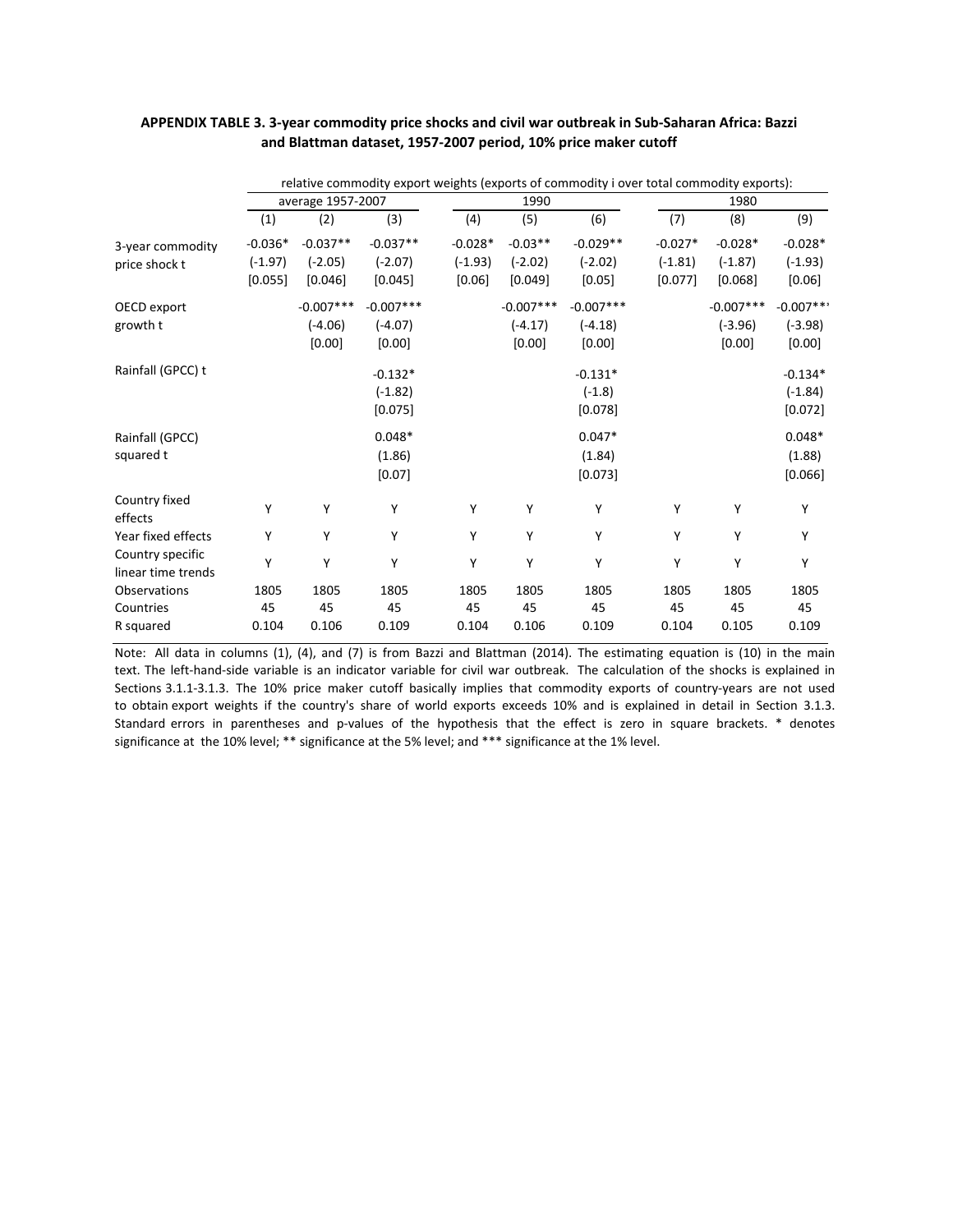|                                                                          |                                  |                                   |                                  | relative commodity export weights (exports of commodity i over total<br>commodity exports): |                                   |                                   |
|--------------------------------------------------------------------------|----------------------------------|-----------------------------------|----------------------------------|---------------------------------------------------------------------------------------------|-----------------------------------|-----------------------------------|
|                                                                          |                                  | average 1980-2007                 |                                  | 1990                                                                                        |                                   | 1980                              |
|                                                                          | (1)                              | (2)                               | (3)                              | (4)                                                                                         | (5)                               | (6)                               |
| Commodity price shock t                                                  | $-0.056**$                       | $-0.056**$                        | $-0.053**$                       | $-0.053**$                                                                                  | $-0.042**$                        | $-0.041**$                        |
|                                                                          | $(-2.18)$<br>[0.031]             | $(-2.17)$<br>[0.032]              | $(-2.36)$<br>[0.02]              | $(-2.35)$<br>[0.02]                                                                         | $(-2.16)$<br>[0.033]              | $(-2.11)$<br>[0.037]              |
| Commodity price shock t-1                                                | $-0.007$<br>$(-0.31)$<br>[0.75]  | $-0.006$<br>$(-0.29)$<br>[0.772]  | $-0.002$<br>$(-0.11)$<br>[0.915] | $-0.002$<br>$(-0.11)$<br>[0.913]                                                            | $-0.013$<br>$(-0.79)$<br>[0.429]  | $-0.012$<br>$(-0.74)$<br>[0.458]  |
| Commodity price shock t-2                                                | $-0.036$<br>$(-1.35)$<br>[0.179] | $-0.036$<br>$(-1.37)$<br>[0.173]  | $-0.033$<br>$(-1.46)$<br>[0.147] | $-0.034$<br>$(-1.5)$<br>[0.136]                                                             | $-0.037*$<br>$(-1.92)$<br>[0.057] | $-0.037*$<br>$(-1.92)$<br>[0.057] |
| OECD export growth t                                                     |                                  | $-0.021***$<br>$(-3.6)$<br>[0.00] |                                  | $-0.021***$<br>$(-3.63)$<br>[0.00]                                                          |                                   | $-0.02***$<br>$(-3.64)$<br>[0.00] |
| Test equality of coefficients on                                         |                                  |                                   |                                  |                                                                                             |                                   |                                   |
| three shocks (p-value)                                                   | 0.215                            | 0.216                             | 0.177                            | 0.182                                                                                       | 0.425                             | 0.428                             |
| Test sum of the coefficients on<br>three shocks equal zero (p-<br>value) | 0.085                            | 0.084                             | 0.07                             | 0.066                                                                                       | 0.03                              | 0.033                             |
| Country fixed effects                                                    | Y                                | Υ                                 | Υ                                | Y                                                                                           | Υ                                 | Υ                                 |
| Year fixed effects                                                       | Y                                | Υ                                 | Υ                                | Y                                                                                           | Υ                                 | Y                                 |
| Country specific linear time<br>trends                                   | Υ                                | Υ                                 | Υ                                | Υ                                                                                           | Υ                                 | Υ                                 |
| Observations                                                             | 2662                             | 2662                              | 2662                             | 2662                                                                                        | 2662                              | 2662                              |
| Countries                                                                | 118                              | 118                               | 118                              | 118                                                                                         | 118                               | 118                               |
| R squared                                                                | 0.116                            | 0.121                             | 0.116                            | 0.121                                                                                       | 0.116                             | 0.121                             |

### **APPENDIX TABLE 4. Annual commodity price shocks and civil war outbreak beyond Sub‐ Saharan Africa: Bazzi‐Blattman dataset, 1980‐2007 period, 10% price maker cutoff**

Note: All data in columns (1), (3), and (5) is from Bazzi and Blattman (2014). All larger countries in Africa, the Middle East, Latin America, and Asia are included. The estimating equation is (9) in the main text. The left-hand-side variable is an indicator variable for civil war outbreak. The calculation of the shocks is explained in Sections 3.1.1‐3.1.3. The 10% price maker cutoff basically implies that commodity exports of country‐years are not used to obtain export weights if the country's share of world exports exceeds 10% and is explained in detail in Section 3.1.3. Standard errors in parentheses and p-values of the hypothesis that the effect is zero in square brackets. \* denotes significance at the 10% level; \*\* significance at the 5% level; and \*\*\* significance at the 1% level.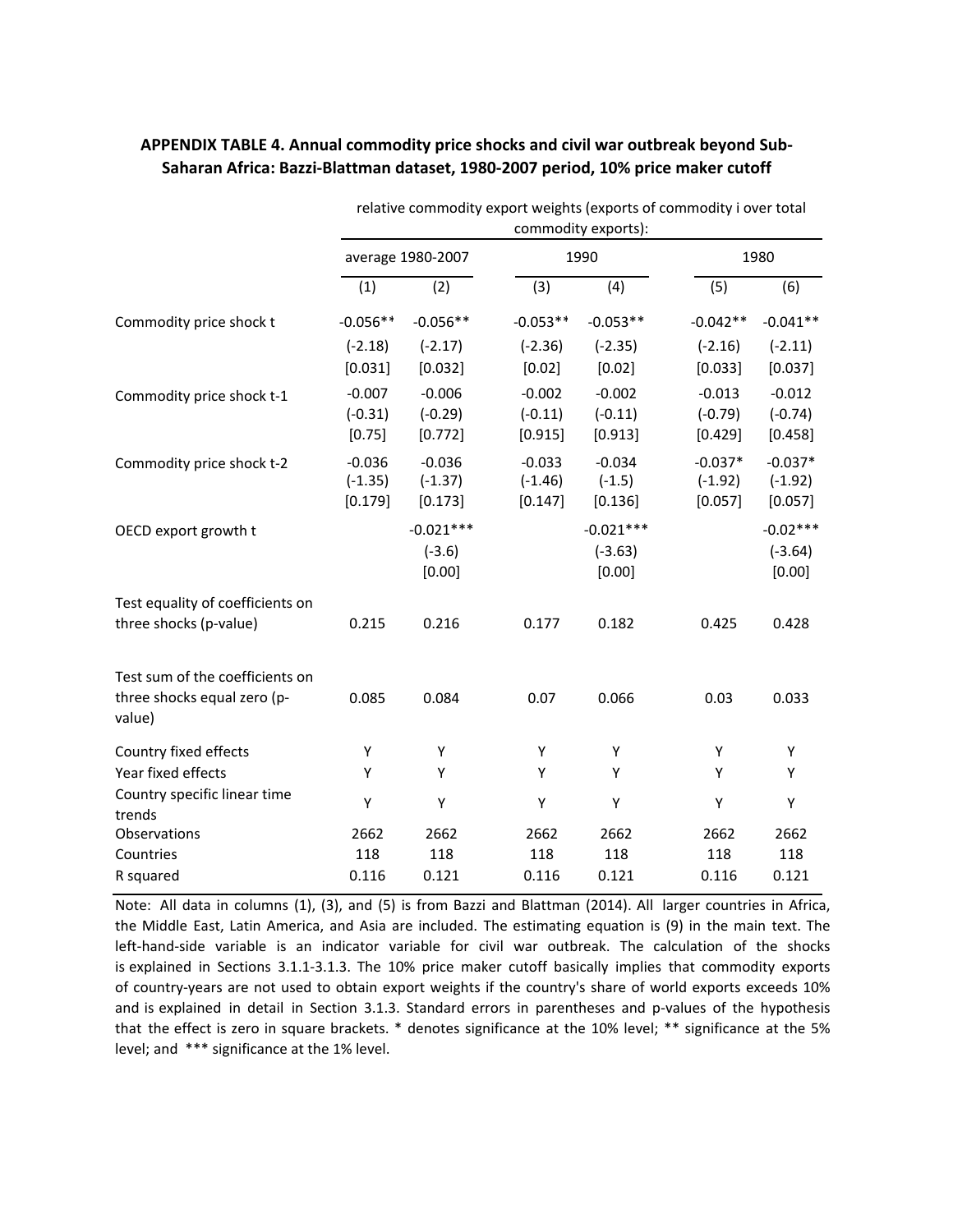|                                        | relative commodity export weights (exports of commodity i over<br>total commodity exports): |             |           |             |           |            |  |  |
|----------------------------------------|---------------------------------------------------------------------------------------------|-------------|-----------|-------------|-----------|------------|--|--|
|                                        | average 1980-2007                                                                           |             |           | 1990        | 1980      |            |  |  |
|                                        | (1)                                                                                         | (2)         | (3)       | (4)         | (5)       | (6)        |  |  |
| 3-year commodity price                 | $-0.031*$                                                                                   | $-0.031*$   | $-0.028*$ | $-0.029*$   | $-0.03**$ | $-0.03**$  |  |  |
| shock t                                | $(-1.68)$                                                                                   | $(-1.68)$   | $(-1.78)$ | $(-1.81)$   | $(-2.17)$ | $(-2.13)$  |  |  |
|                                        | [0.095]                                                                                     | [0.095]     | [0.078]   | [0.073]     | [0.032]   | [0.035]    |  |  |
| OECD export growth t                   |                                                                                             | $-0.021***$ |           | $-0.021***$ |           | $-0.02***$ |  |  |
|                                        |                                                                                             | $(-3.64)$   |           | $(-3.71)$   |           | $(-3.61)$  |  |  |
|                                        |                                                                                             | [0.00]      |           | [0.00]      |           | [0.00]     |  |  |
| Country fixed effects                  | Υ                                                                                           | Υ           | Υ         | Υ           | Υ         | Υ          |  |  |
| Year fixed effects                     | Υ                                                                                           | Υ           | Υ         | Υ           | Υ         | Υ          |  |  |
| Country specific linear<br>time trends | Υ                                                                                           | Υ           | Υ         | Y           | Υ         | Υ          |  |  |
| Observations                           | 2662                                                                                        | 2662        | 2662      | 2662        | 2662      | 2662       |  |  |
| Countries                              | 118                                                                                         | 118         | 118       | 118         | 118       | 118        |  |  |
| R squared                              | 0.114                                                                                       | 0.12        | 0.115     | 0.12        | 0.115     | 0.12       |  |  |

### **APPENDIX TABLE 5. 3‐year commodity price shocks and civil war outbreak beyond Sub‐ Saharan Africa: Bazzi‐Blattman dataset, 1980‐2007 period, 10% price maker cutoff**

Note: All data in columns (1), (3), and (5) is from Bazzi and Blattman (2014). All larger countries in Africa, the Middle East, Latin America, and Asia are included. The estimating equation is (10) in the main text. The left-hand-side variable is an indicator variable for civil war outbreak. The calculation of the shocks is explained in Sections 3.1.1‐3.1.3. The 10% price maker cutoff basically implies that commodity exports of country‐years are not used to obtain export weights if the country's share of world exports exceeds 10% and is explained in detail in Section 3.1.3. Standard errors in parentheses and p-values of the hypothesis that the effect is zero in square brackets. \* denotes significance at the 10% level; \*\* significance at the 5% level; and \*\*\* significance at the 1% level.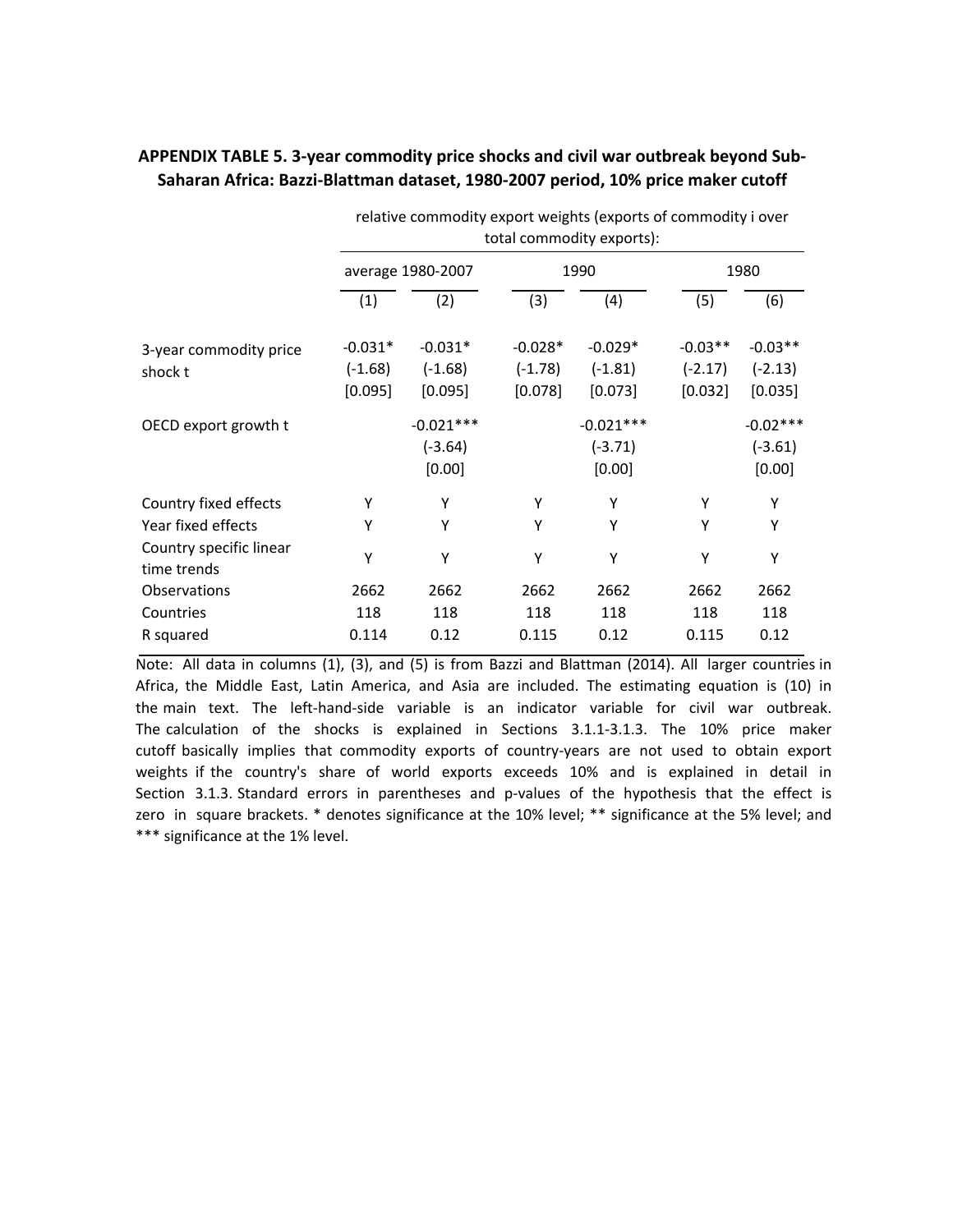|                                        |                       | relative commodity export weights (exports of commodity i over |           |                           |           |            |  |  |  |  |
|----------------------------------------|-----------------------|----------------------------------------------------------------|-----------|---------------------------|-----------|------------|--|--|--|--|
|                                        |                       |                                                                |           | total commodity exports): |           |            |  |  |  |  |
|                                        | average 1957-<br>2007 |                                                                |           | 1990                      | 1980      |            |  |  |  |  |
|                                        | (1)                   | (2)                                                            | (3)       | (4)                       | (5)       | (6)        |  |  |  |  |
| 3-year commodity price                 | $-0.014$              | $-0.014$                                                       | $-0.009$  | $-0.009$                  | $-0.013$  | $-0.013$   |  |  |  |  |
| shock t                                | $(-1.28)$             | $(-1.34)$                                                      | $(-0.95)$ | $(-1.01)$                 | $(-1.47)$ | $(-1.52)$  |  |  |  |  |
|                                        | [0.20]                | [0.18]                                                         | [0.344]   | [0.312]                   | [0.143]   | [0.131]    |  |  |  |  |
| OECD export growth t                   |                       | $-0.005**$                                                     |           | $-0.005**$                |           | $-0.005**$ |  |  |  |  |
|                                        |                       | $(-2.4)$                                                       |           | $(-2.4)$                  |           | $(-2.41)$  |  |  |  |  |
|                                        |                       | [0.018]                                                        |           | [0.018]                   |           | [0.017]    |  |  |  |  |
| Country fixed effects                  | Y                     | Υ                                                              | Υ         | Υ                         | Υ         | Υ          |  |  |  |  |
| Year fixed effects                     | Y                     | Υ                                                              | Υ         | Υ                         | Υ         | Y          |  |  |  |  |
| Country specific linear time<br>trends | Y                     | Υ                                                              | Υ         | Υ                         | Υ         | Y          |  |  |  |  |
| Observations                           | 4781                  | 4781                                                           | 4781      | 4781                      | 4781      | 4781       |  |  |  |  |
| Countries                              | 118                   | 118                                                            | 118       | 118                       | 118       | 118        |  |  |  |  |
| R squared                              | 0.086                 | 0.087                                                          | 0.086     | 0.086                     | 0.086     | 0.087      |  |  |  |  |

### **APPENDIX TABLE 6. 3‐year commodity price shocks and civil war outbreak beyond Sub‐ Saharan Africa: Bazzi‐Blattman dataset, 1957‐2007 period, 10% price maker cutoff**

Note: All data in columns (1), (3), and (5) is from Bazzi and Blattman (2014). All larger countries in Africa, the Middle East, Latin America, and Asia are included. The estimating equation is (10) in the main text. The left-hand-side variable is an indicator variable for civil war outbreak. The calculation of the shocks is explained in Sections 3.1 .1‐3.1.3. The 10% price maker cutoff basically implies that commodity exports of country‐years are not used to obtain export weights if the country's share of world exports exceeds 10% and is explained in detail in Section 3.1.3. Standard errors in parentheses and p-values of the hypothesis that the effect is zero in square brackets. \* denotes significance at the 10% level; \*\* significance at the 5% level; and \*\*\* significance at the 1% level.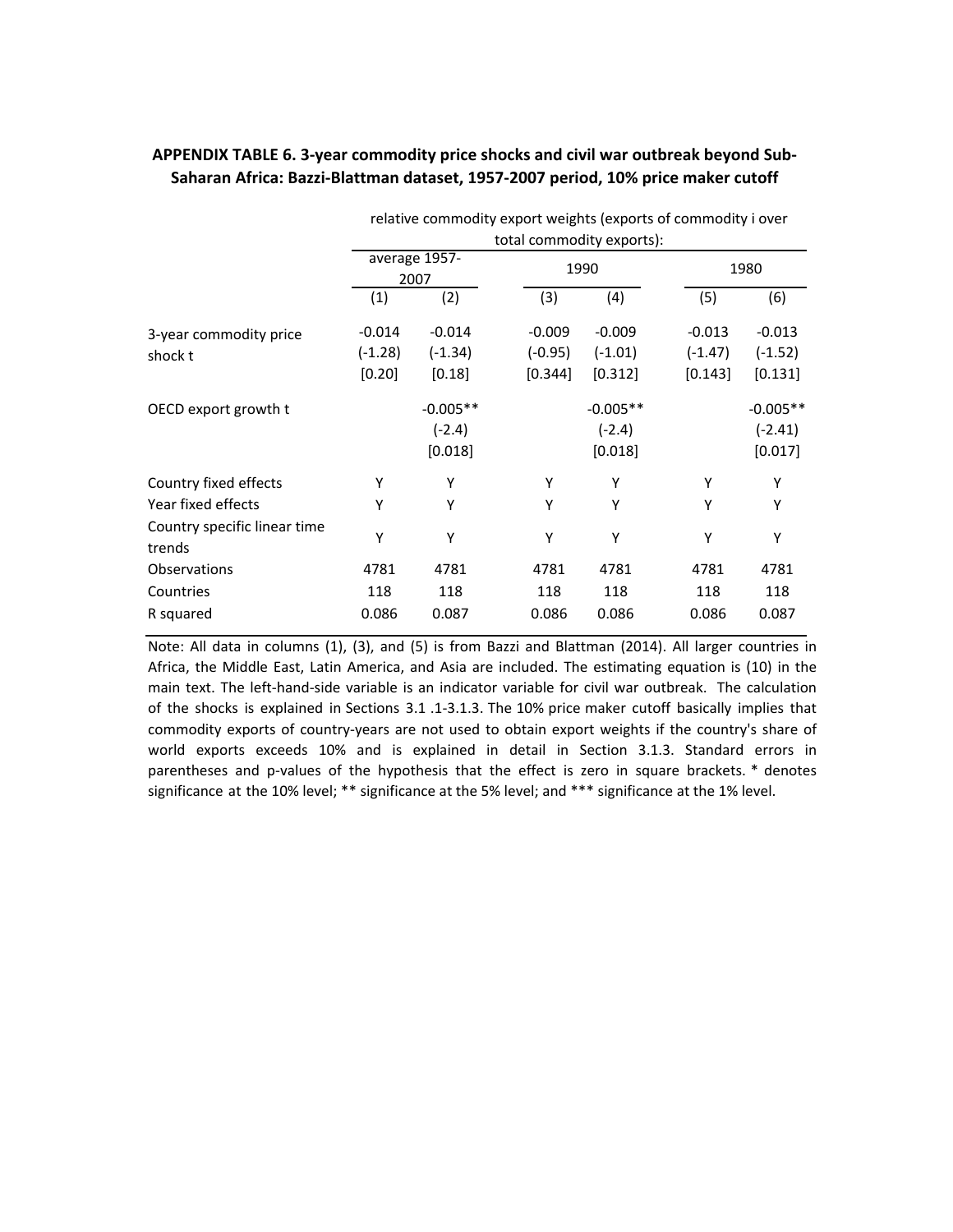### APPENDIX TABLE 7: Summary of the effect of 3-year commodity price shocks on civil war outbreak **beyond Sub‐Saharan Africa for the 1957‐2007 period using the Bazzi‐Blattman dataset**

| Commodity weights (time-invariant) | average 1957-<br>2007 |    | 1990 |      |      |  | 1980 |      |    |  |
|------------------------------------|-----------------------|----|------|------|------|--|------|------|----|--|
| Price maker cutoff (%)             | no                    | 10 |      | no   | 10   |  | no   |      | 10 |  |
| 3-year commodity price shock t (%) |                       |    |      | $-1$ | $-1$ |  |      | $-1$ |    |  |

### **PANEL A. Point estimates of the effect of 3‐year commodity price shocks on civil war risk**

### **PANEL B. P‐values of the effect of 3‐year commodity price shocks on civil war risk**

| Commodity weights (time-invariant) |    | average 1957-<br>2007 |    | 1990 |      |    | 1980 |  |
|------------------------------------|----|-----------------------|----|------|------|----|------|--|
| Price maker cutoff (%)             | no | 10                    | no | 10   |      | no | 10   |  |
| 3-year commodity price shock t (%) |    | 20                    | 24 | - 34 | - 25 |    | 14   |  |

Note: The table reports point estimates (PANEL A) and p-values (PANEL B) when estimating equation (10) in the main text. The left-hand-side variable is an indicator variable for civil war outbreak. Shaded cells refer to effects that are significant at the 10% level at least. The calculation of the shocks is explained in Sections 3.1.1‐3.1.3. The 10% (3%) price maker cutoff basically implies that commodity exports of country‐years are not used to obtain export weights if the country's share of world exports exceeds 10% (3%) and is explained in detail in Section 3.1.3. No price maker cutoff refers to results where all commodity export data is used. All data is from Bazzi and Blattman (2014) and includes all larger countries in Africa, the Middle East, Latin America, and Asia.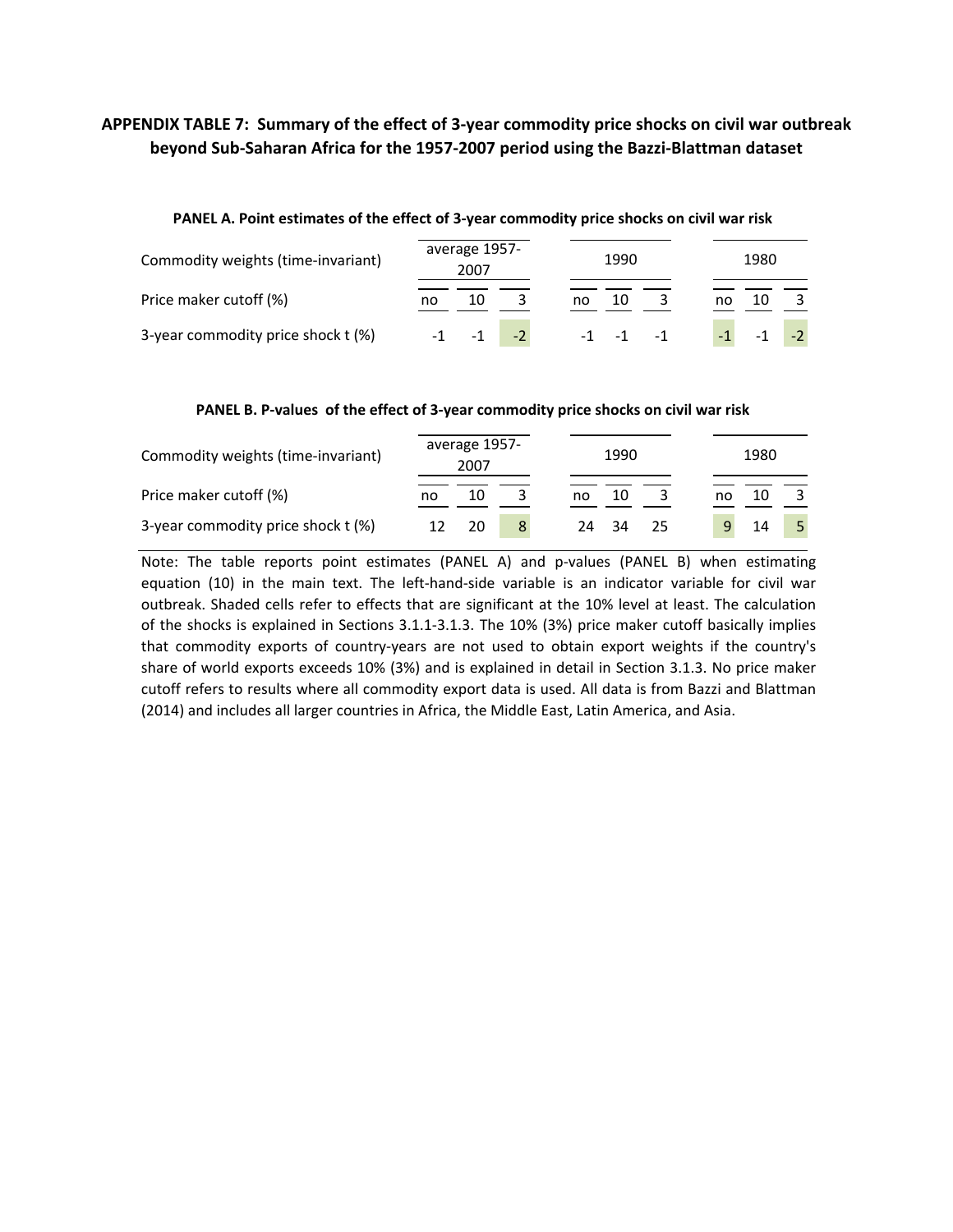#### **APPENDIX TABLE 8. 3‐year commodity price shocks and civil war outbreak beyond Sub‐Saharan Africa: Bazzi‐Blattman dataset with updated civil war data, 1957‐2009 period, 10% and 3% price maker cutoff**

|                                                                          | maker cuton |           |            |            |
|--------------------------------------------------------------------------|-------------|-----------|------------|------------|
| Price maker cutoff                                                       |             | 10%       |            | 3%         |
|                                                                          | (1)         | $(2) -$   | (3)        | (4)        |
| 3-year commodity price shock t                                           | $-0.01$     | 0.011     | $-0.020**$ | $-0.020**$ |
|                                                                          | $(-1.28)$   | $(-1.30)$ | $(-2.38)$  | $(-2.39)$  |
|                                                                          | [0.202]     | [0.195]   | [0.019]    | [0.018]    |
| OECD export growth t                                                     |             | $-0.002*$ |            | $-0.002*$  |
|                                                                          |             | $(-1.87)$ |            | $(-1.89)$  |
|                                                                          |             | [0.063]   |            | [0.061]    |
| Test equality of coefficients on                                         |             |           |            |            |
| three shocks (p-value)                                                   | 0.89        | 0.88      | 0.94       | 0.93       |
|                                                                          |             |           |            |            |
| Test sum of the coefficients on<br>three shocks equal zero (p-<br>value) | 0.21        | 0.2       | 0.019      | 0.019      |
|                                                                          |             |           |            |            |
| Country fixed effects                                                    | Υ           | Y         | Υ          | Υ          |
|                                                                          |             |           |            |            |
| Year fixed effects                                                       | Υ           | Υ         | Υ          | Υ          |
| Country specific linear time<br>trends                                   | Υ           | Υ         | Υ          | Υ          |
| Observations                                                             | 5019        | 5019      | 5019       | 5019       |
| Countries                                                                | 118         | 118       | 118        | 118        |
| R squared                                                                | 0.096       | 0.096     | 0.096      | 0.097      |

Note: The analysis includes all larger countries in Africa, the Middle East, Latin America, and Asia. The commodity price and export data is from Bazzi and Blattman (2014). The civil war data is from the same source used by Bazzi and Blattman but updated using the latest version (UCPD 2016 version 4). The estimating equation is (10) in the main text. The left‐hand‐side variable is an indicator variable for civil war outbreak. The calculation of the shocks is explained in Sections 3.1.1‐3.1.3. Time‐ invariant country‐commodity weights are set equal to country‐commodity export shares averaged over the sample period. The 10% (3%) price maker cutoff basically implies that commodity exports of country-years are not used to obtain export weights if the country's share of world exports exceeds 10% (3%) and is explained in Section 3.1.3. Standard errors in parentheses and p-values of the hypothesis that the effect is zero in square brackets. \* denotes significance at the 10% level; \*\* significance at the 5% level; and \*\*\* significance at the 1% level.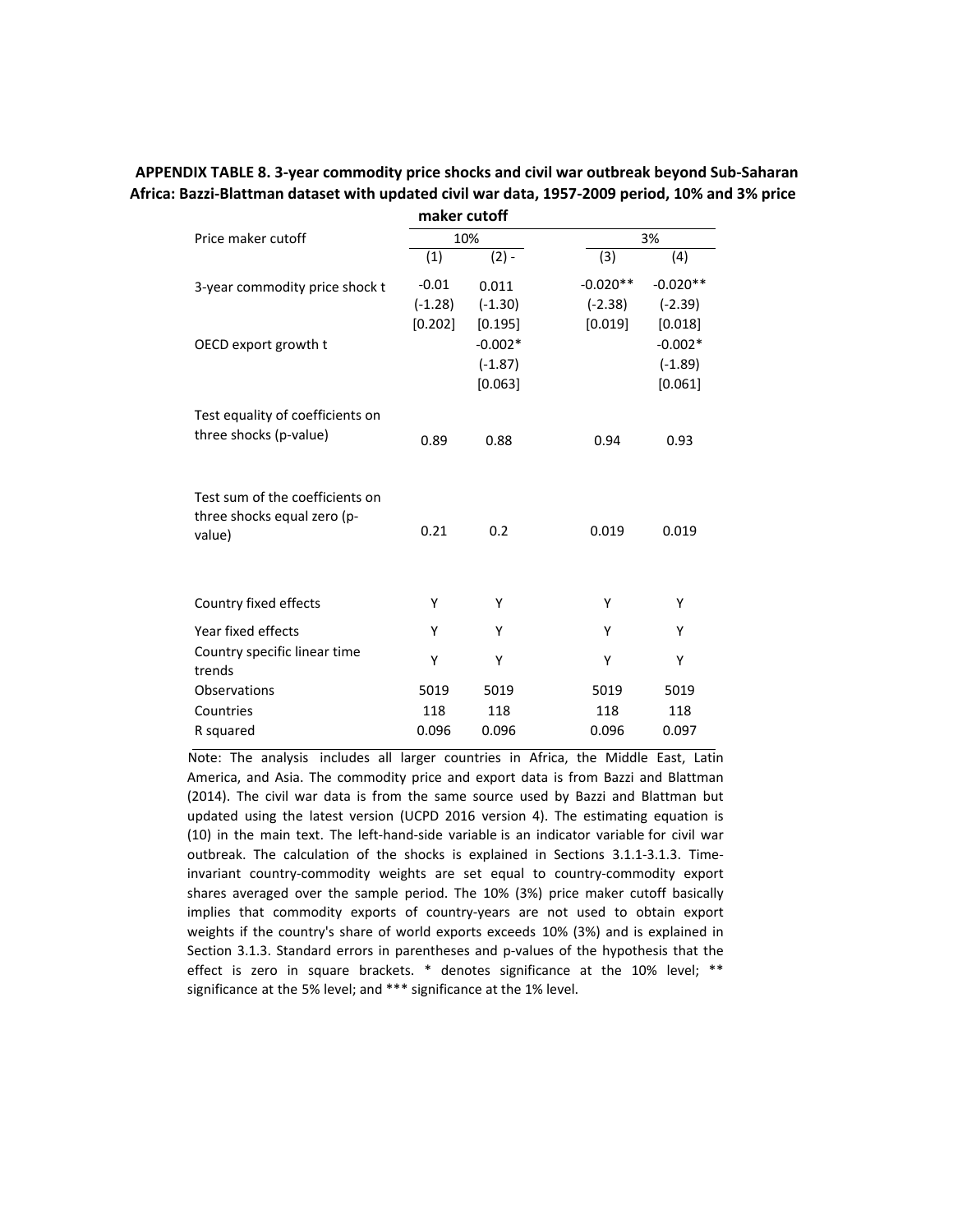### APPENDIX TABLE 9. 3-year commodity price shocks and civil war outbreak: estimates for countries with commodity **exports relative to GDP below and above the median, Bazzi‐Blattman dataset with updated civil war data**

|                     |                                   | commodity exports relative to GDP |              |  |  |  |
|---------------------|-----------------------------------|-----------------------------------|--------------|--|--|--|
| Sample              | price shock measure               | below median                      | above median |  |  |  |
|                     |                                   | $-0.12**$                         | 0.001        |  |  |  |
| Sub-Saharan Africa, | 3-year commodity price<br>shock t | $(-2.44)$                         | (0.03)       |  |  |  |
| 1980-2009 period    |                                   | [0.024]                           | [0.97]       |  |  |  |
|                     |                                   | $-0.063***$                       | $-0.007$     |  |  |  |
| Sub-Saharan Africa, | 3-year commodity price            | $(-2.28)$                         | $(-1.37)$    |  |  |  |
|                     | shock t<br>1957-2009 period       | [0.033]                           | [0.18]       |  |  |  |
| Beyond Sub-Saharan  | 3-year commodity price            | $-0.028$                          | $-0.012$     |  |  |  |
| Africa, 1980-2009   | shock t                           | $(-0.90)$                         | $(-1.13)$    |  |  |  |
| period              |                                   | [0.37]                            | [0.26]       |  |  |  |
| Beyond Sub-Saharan  | 3-year commodity price            | $-0.001$                          | $-0.012*$    |  |  |  |
| Africa, 1957-2009   | shock t                           | $(-0.05)$                         | $(-1.73)$    |  |  |  |
| period              |                                   | [0.96]                            | [0.089]      |  |  |  |

Note: The table splits countries in the sample listed in the left-most column at the median value of commodity exports relative to GDP and estimates the effect of 3‐year commodity price shocks on civil war risk using equation (10) in the main text separately for the two subsamples. The 'beyond Sub‐Saharan Africa' sample includes all larger countries in Africa, the Middle East, Latin America, and Asia. The commodity price and export data is from Bazzi and Blattman (2014). The civil war data is from the same source used by Bazzi and Blattman but updated using the latest version (UCPD 2016 version 4). The left-hand-side variable is an indicator variable for civil war outbreak. The calculation of the shocks is explained in Sections 3.1.1-3.1.3. Time-invariant country-commodity weights are set equal to country-commodity export shares averaged over the sample period. Standard errors in parentheses and p-values of the hypothesis that the effect is zero in square brackets. \* denotes significance at the 10% level; \*\* significance at the 5% level; and \*\*\* significance at the 1% level.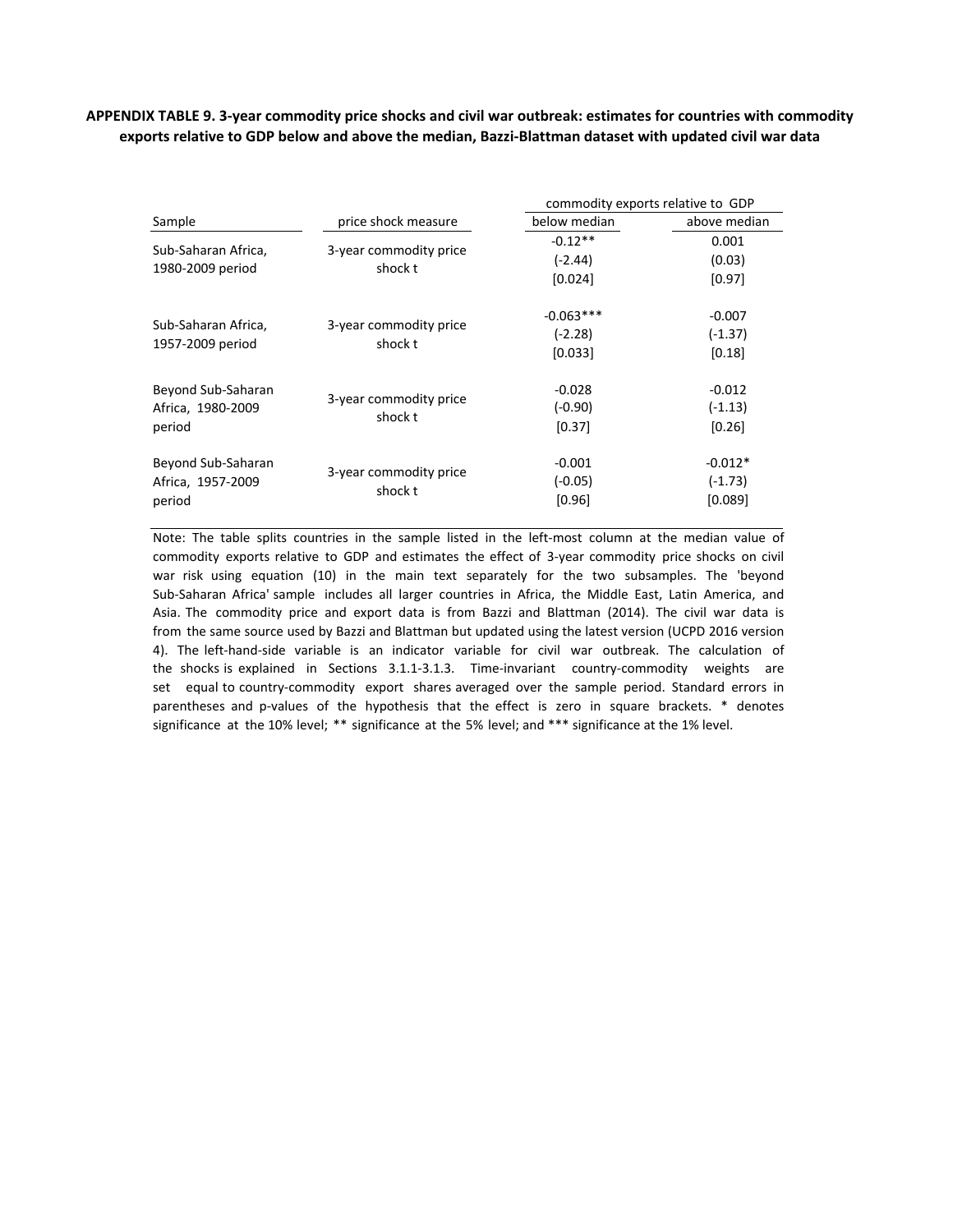#### APPENDIX TABLE 10. 3-year commodity price shocks and civil war outbreak: sample splits by income/light per **capita, income inequality, and ethnic fragmentation; Bazzi-Blattman dataset with updated civil war data**

#### price shock measure below median above median ‐0.121\*\* ‐0.005 (‐2.31) (‐0.60)  $[0.031]$   $[0.56]$ ‐0.048\*\* 0.004  $(-1.99)$  (0.38)  $[0.051]$  [0.71] below median above median ‐0.07\*\* ‐0.002 (‐2.04) (‐0.37) [0.055] [0.71] ‐0.024 ‐0.001  $(-1.27)$   $(-0.04)$  $[0.21]$   $[0.14]$ below median above median ‐0.074\*\* 0.01 (‐2.13) (0.96)  $[0.052]$  [0.36] ‐0.051\*\* 0.006 (‐2.04) (0.31) [0.048] [0.76] Beyond Sub‐Saharan Africa, 1980‐2009 period 3‐year commodity price shock t Sub‐Saharan Africa, 1980‐ 2009 period 3‐year commodity price shock t Beyond Sub‐Saharan Africa, 1980‐2009 period 3‐year commodity price shock t **PANEL B. Real GDP per capita in 1980 PABEL C. Inequality measured by Gini coefficient** Sample Sub‐Saharan Africa, 1980‐ 2009 period 3‐year commodity price shock t Beyond Sub‐Saharan Africa, 1980‐2009 period 3‐year commodity price shock t Sub‐Saharan Africa, 1980‐ 2009 period 3‐year commodity price shock t

#### **PANEL A. Light per capita in 2000**

#### **PANEL D. Inequality measured by top quintile income share**

|                                                |                                   | below median | above median |
|------------------------------------------------|-----------------------------------|--------------|--------------|
| Sub-Saharan Africa, 1980-<br>2009 period       | 3-year commodity price            | $-0.074*$    | 0.013        |
|                                                | shock t                           | $(-2.03)$    | (1.08)       |
|                                                |                                   | [0.063]      | [0.29]       |
|                                                |                                   | $-0.045*$    | 0.007        |
| Beyond Sub-Saharan<br>Africa, 1980-2009 period | 3-year commodity price<br>shock t | $(-1.86)$    | (0.31)       |
|                                                |                                   | [0.07]       | [0.76]       |

#### **PANEL E. Ethnic fragmentation measured by Alesina et al. (2003) index**

|                                                |                                   | below median | above median |
|------------------------------------------------|-----------------------------------|--------------|--------------|
| Sub-Saharan Africa, 1980-<br>2009 period       |                                   | $-0.097*$    | $-0.037$     |
|                                                | 3-year commodity price<br>shock t | $(-1.88)$    | $(-1.46)$    |
|                                                |                                   | [0.075]      | [0.16]       |
|                                                |                                   | $-0.044*$    | $-0.015$     |
| Beyond Sub-Saharan<br>Africa, 1980-2009 period | 3-year commodity price<br>shock t | $(-1.69)$    | $(-0.87)$    |
|                                                |                                   | [0.097]      | [0.38]       |

Note: The table splits countries in the sample listed in the left-most column at the median value of the variable listed in the panel headings and estimates the effect of 3‐year commodity price shocks on civil war risk using equation (10) in the main text separately for the two subsamples. The 'beyond Sub‐Saharan Africa' sample includes all larger countries in Africa, the Middle East, Latin America, and Asia. The commodity price and export data is from Bazzi and Blattman (2014). The civil war data is from the same source used by Bazzi and Blattman but updated using the latest version (UCPD 2016 version 4). The left-hand-side variable is an indicator variable for civil war outbreak. The calculation of the shocks is explained in Sections 3.1.1‐3.1.3. Time‐invariant country‐commodity weights are set equal to country‐commodity export shares averaged over the sample period. Standard errors in parentheses and p-values of the hypothesis that the effect is zero in square brackets. \* denotes significance at the 10%level; \*\* significance at the 5% level; and \*\*\* significance at the 1% level.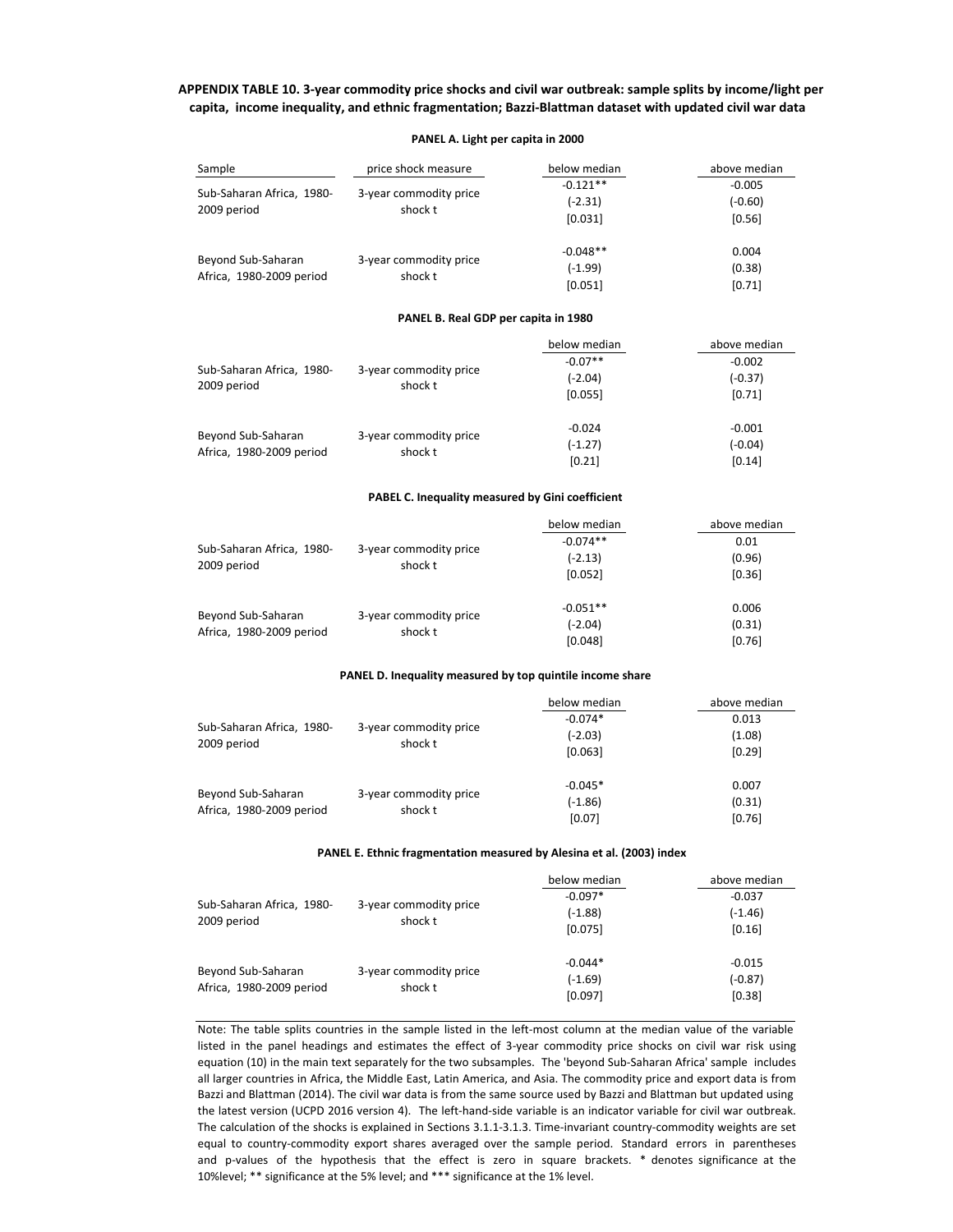### APPENDIX TABLE 11. Annual commodity price shocks and civil war outbreak in Sub-Saharan Africa: Bazzi-Blattman data **only, 1980‐2007 period, 3% price maker cutoff**

relative commodity export weights (exports of commodity i over total commodity exports):

|                                                                            | <b>BB</b> time                   |                                   | relative commodity export weights (exports or commodity rover total commodity exports). |                                     |                                    |                                    |                                    |                                   |                                   |                                                |  |
|----------------------------------------------------------------------------|----------------------------------|-----------------------------------|-----------------------------------------------------------------------------------------|-------------------------------------|------------------------------------|------------------------------------|------------------------------------|-----------------------------------|-----------------------------------|------------------------------------------------|--|
|                                                                            | varying                          |                                   | average 1980-2007                                                                       |                                     |                                    | 1990                               |                                    |                                   | 1980                              |                                                |  |
|                                                                            | (1)                              | (2)                               | (3)                                                                                     | (4)                                 | (5)                                | (6)                                | (7)                                | (8)                               | (9)                               | (10)                                           |  |
| Commodity price<br>shock t                                                 | $-0.067$<br>$(-1.72)$<br>[0.093] | $-0.097*$<br>$(-1.78)$<br>[0.082] | $-0.103*$<br>$(-1.87)$<br>[0.068]                                                       | $-0.105*$<br>$(-1.93)$<br>[0.06]    | $-0.099**$<br>$(-2.11)$<br>[0.041] | $-0.105**$<br>$(-2.20)$<br>[0.033] | $-0.108**$<br>$(-2.29)$<br>[0.027] | $-0.061$<br>$(-1.42)$<br>[0.16]   | $-0.064$<br>$(-1.49)$<br>[0.14]   | $-0.064$<br>$(-1.55)$<br>[0.13]                |  |
| Commodity price<br>shock t-1                                               | $-0.016$<br>$(-0.56)$<br>[0.575] | $-0.026$<br>$(-0.64)$<br>[0.527]  | $-0.027$<br>$(-0.66)$<br>$[0.51]$                                                       | $-0.024$<br>$(-0.59)$<br>[0.56]     | $-0.032$<br>$(-0.85)$<br>[0.40]    | $-0.033$<br>$(-0.88)$<br>[0.38]    | $-0.031$<br>$(-0.82)$<br>[0.415]   | $-0.027$<br>$(-0.83)$<br>$[0.41]$ | $-0.027$<br>$(-0.85)$<br>$[0.40]$ | $-0.026$<br>$(-0.80)$<br>[0.43]                |  |
| Commodity price<br>shock t-2                                               | $-0.042$<br>$(-1.23)$<br>[0.22]  | $-0.088*$<br>(1.76)<br>[0.086]    | $-0.090*$<br>$(-1.78)$<br>[0.081]                                                       | $-0.086*$<br>$(-1.71)$<br>$[0.094]$ | $-0.078*$<br>(1.89)<br>[0.066]     | $-0.08*$<br>$(-1.93)$<br>[0.06]    | $-0.077*$<br>$(-1.83)$<br>[0.074]  | $-0.068$<br>$(-1.64)$<br>[0.11]   | $-0.067$<br>$(-1.63)$<br>[0.11]   | $-0.063$<br>$(-1.52)$<br>[0.14]                |  |
| OECD export<br>growth t                                                    |                                  |                                   | $-0.024***$<br>$(-7.62)$<br>[0.00]                                                      | $-0.024***$<br>$(-7.55)$<br>[0.00]  |                                    | $-0.025***$<br>$(-7.77)$<br>[0.00] | $-0.025***$<br>$(-7.70)$<br>[0.00] |                                   | $(-7.74)$<br>[0.00]               | $-0.024***$ $-0.024***$<br>$(-7.66)$<br>[0.00] |  |
| Rainfall (GPCP) t                                                          |                                  |                                   |                                                                                         | $-0.278*$<br>$(-1.99)$<br>[0.053]   |                                    |                                    | $-0.278*$<br>$(-2.01)$<br>[0.051]  |                                   |                                   | $-0.276*$<br>$(-1.97)$<br>[0.055]              |  |
| Rainfall (GPCP)<br>squared t                                               |                                  |                                   |                                                                                         | $0.117*$<br>(1.89)<br>[0.066]       |                                    |                                    | $0.118*$<br>(1.93)<br>[0.061]      |                                   |                                   | $0.116*$<br>(1.88)<br>[0.067]                  |  |
| Test equality of<br>coefficients on<br>three shocks (p-<br>value)          | 0.40                             | 0.53                              | 0.43                                                                                    | 0.47                                | 0.54                               | 0.50                               | 0.44                               | 0.76                              | 0.76                              | 0.78                                           |  |
| Test sum of the<br>coefficients on<br>three shocks equal<br>zero (p-value) | 0.11                             | 0.052                             | 0.051                                                                                   | 0.044                               | 0.018                              | 0.014                              | 0.014                              | 0.049                             | 0.0445                            | 0.047                                          |  |
| Country fixed<br>effects                                                   | Υ                                | Υ                                 | Υ                                                                                       | $\mathsf Y$                         | $\mathsf Y$                        | Υ                                  | Υ                                  | Υ                                 | Υ                                 | Υ                                              |  |
| Year fixed effects                                                         | Υ                                | $\mathsf Y$                       | Υ                                                                                       | $\mathsf Y$                         | $\mathsf Y$                        | $\mathsf Y$                        | Υ                                  | Υ                                 | Υ                                 | Υ                                              |  |
| Country specific<br>linear time trends                                     | Υ                                | Υ                                 | Υ                                                                                       | $\mathsf Y$                         | $\mathsf Y$                        | Υ                                  | Υ                                  | Υ                                 | Υ                                 | Υ                                              |  |
| Observations<br>Countries<br>R squared                                     | 1007<br>45<br>0.08               | 1007<br>45<br>0.084               | 1007<br>45<br>0.097                                                                     | 1007<br>45<br>0.105                 | 1007<br>45<br>0.086                | 1007<br>45<br>0.099                | 1007<br>45<br>0.108                | 1007<br>45<br>0.081               | 1007<br>45<br>0.093               | 1007<br>45<br>0.101                            |  |

Note: The civil war data and the commodity price and export data is from Bazzi and Blattman (2014). The estimating equation is (9) in the main text. The left-hand-side variable is an indicator variable civil war outbreak. The calculation of the shocks is explained in Sections 3.1.1‐3.1.3. Column (1) calculates shocks using time‐varying export weights as in Bazzi and Blattman (BB), and columns (2)‐(10) calculate shocks using time‐invariant export weights. The 3% price maker cutoff basically implies that commodity exports of country‐years are not used to obtain export weights if the country's share of world exports exceeds 3% and is explained in detail in Section 3.1.3. Standard errors in parentheses and p-values of the hypothesis that the effect is zero in square brackets. \* denotes significance at the 10% level; \*\* significance at the 5% level; and \*\*\* significance at the 1% level.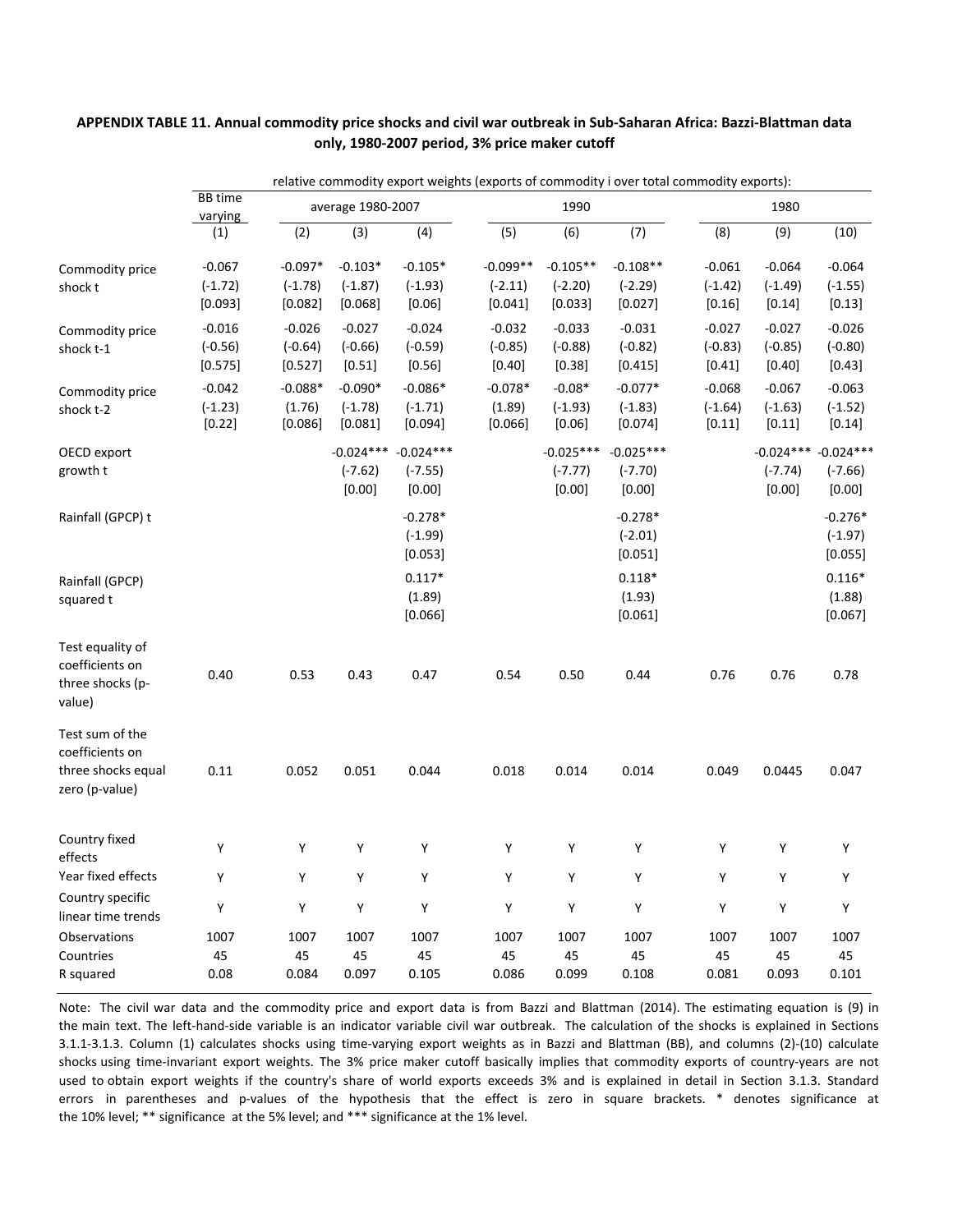|                                                                            |                                  | relative commodity export weights (exports of commodity i over total commodity exports): |                                    |                                    |                                    |                                    |                                    |                                   |                                    |                                    |  |  |
|----------------------------------------------------------------------------|----------------------------------|------------------------------------------------------------------------------------------|------------------------------------|------------------------------------|------------------------------------|------------------------------------|------------------------------------|-----------------------------------|------------------------------------|------------------------------------|--|--|
|                                                                            | <b>BB</b> time                   |                                                                                          | average 1980-2007                  |                                    |                                    | 1990                               |                                    |                                   | 1980                               |                                    |  |  |
|                                                                            | varying<br>(1)                   | (2)                                                                                      | (3)                                | (4)                                | (5)                                | (6)                                | (7)                                | (8)                               | (9)                                | (10)                               |  |  |
| Commodity price<br>shock t                                                 | $-0.066$<br>$(-1.49)$<br>[0.14]  | $-0.097*$<br>$(-1.76)$<br>[0.086]                                                        | $-0.101*$<br>$(-1.82)$<br>[0.075]  | $-0.101*$<br>$(-1.83)$<br>[0.074]  | $-0.102**$<br>$(-2.07)$<br>[0.044] | $-0.107**$<br>$(-2.13)$<br>[0.038] | $-0.108**$<br>$(-2.18)$<br>[0.35]  | $-0.084*$<br>$(-1.84)$<br>[0.072] | $-0.087*$<br>$(-1.89)$<br>[0.065]  | $-0.086*$<br>$(-1.92)$<br>[0.062]  |  |  |
| Commodity price<br>shock t-1                                               | $-0.022$<br>$(-0.64)$<br>[0.53]  | $-0.04$<br>$(-0.91)$<br>[0.366]                                                          | $-0.04$<br>$(-0.91)$<br>[0.368]    | $-0.04$<br>$(-0.91)$<br>[0.366]    | $-0.039$<br>$(-0.97)$<br>[0.335]   | $-0.039$<br>$(-0.98)$<br>[0.333]   | $-0.039$<br>$(-0.98)$<br>[0.333]   | $-0.032$<br>$(-0.91)$<br>[0.37]   | $-0.032$<br>$(-0.89)$<br>[0.378]   | $-0.034$<br>$(-0.95)$<br>[0.348]   |  |  |
| Commodity price<br>shock t-2                                               | $-0.048$<br>$(-1.10)$<br>[0.279] | $-0.091*$<br>(1.80)<br>[0.078]                                                           | $-0.093*$<br>$(-1.84)$<br>[0.073]  | $-0.09*$<br>$(-1.77)$<br>[0.083]   | $-0.081*$<br>(1.84)<br>[0.072]     | $-0.084*$<br>$(-1.9)$<br>[0.064]   | $-0.08*$<br>$(-1.79)$<br>[0.081]   | $-0.067$<br>$(-1.58)$<br>[0.122]  | $-0.067$<br>$(-1.57)$<br>[0.123]   | $-0.064$<br>$(-1.49)$<br>[0.144]   |  |  |
| OECD export<br>growth t                                                    |                                  |                                                                                          | $-0.025***$<br>$(-7.21)$<br>[0.00] | $-0.024***$<br>$(-6.82)$<br>[0.00] |                                    | $-0.025***$<br>$(-7.3)$<br>[0.00]  | $-0.025***$<br>$(-6.89)$<br>[0.00] |                                   | $-0.024***$<br>$(-7.04)$<br>[0.00] | $-0.024***$<br>$(-6.66)$<br>[0.00] |  |  |
| Rainfall (GPCP) t                                                          |                                  |                                                                                          |                                    | $-0.266*$<br>$(-1.77)$<br>[0.084]  |                                    |                                    | $-0.262*$<br>$(-1.74)$<br>[0.089]  |                                   |                                    | $-0.271*$<br>$(-1.81)$<br>[0.077]  |  |  |
| Rainfall (GPCP)<br>squared t                                               |                                  |                                                                                          |                                    | $0.116*$<br>(1.71)<br>[0.094]      |                                    |                                    | $0.115*$<br>(1.71)<br>[0.094]      |                                   |                                    | $0.117*$<br>(1.74)<br>[0.088]      |  |  |
| Test equality of<br>coefficients on<br>three shocks (p-<br>value)          | 0.65                             | 0.63                                                                                     | 0.60                               | 0.62                               | 0.57                               | 0.5494                             | 0.527                              | 0.655                             | 0.63                               | 0.637                              |  |  |
| Test sum of the<br>coefficients on<br>three shocks equal<br>zero (p-value) | 0.13                             | 0.052                                                                                    | 0.046                              | 0.045                              | 0.021                              | 0.018                              | 0.018                              | 0.039                             | 0.037                              | 0.036                              |  |  |
| Country fixed<br>effects                                                   | Υ                                | Υ                                                                                        | Υ                                  | Υ                                  | Υ                                  | Υ                                  | Υ                                  | Υ                                 | Υ                                  | Υ                                  |  |  |
| Year fixed effects<br>Country specific<br>linear time trends               | Y<br>Υ                           | Y<br>Υ                                                                                   | Υ<br>Υ                             | Υ<br>Υ                             | Υ<br>Υ                             | Υ<br>Υ                             | Υ<br>Υ                             | Y<br>Υ                            | Υ<br>Υ                             | Υ<br>Υ                             |  |  |
| Observations<br>Countries<br>R squared                                     | 932<br>45<br>0.089               | 932<br>45<br>0.095                                                                       | 932<br>45<br>0.107                 | 932<br>45<br>0.115                 | 932<br>45<br>0.097                 | 932<br>45<br>0.11                  | 932<br>45<br>0.117                 | 932<br>45<br>0.093                | 932<br>45<br>0.106                 | 932<br>45<br>0.113                 |  |  |

### APPENDIX TABLE 12. Annual commodity price shocks and civil war outbreak in Sub-Saharan Africa: Bazzi-Blattman data **only, 1982‐2007 period, 10% price maker cutoff**

Note: The civil war data and the commodity price and export data is from Bazzi and Blattman (2014). The estimating equation is (9) in the main text. The left-hand-side variable is an indicator variable civil war outbreak. The calculation of the shocks is explained in Sections 3.1.1-3.1.3. Column (1) calculates shocks using time‐varying export weights as in Bazzi and Blattman (BB), and columns (2)‐(10) calculate shocks using time‐invariant export weights. The 10% price maker cutoff basically implies that commodity exports of country‐years are not used to obtain export weights if the country's share of world exports exceeds 10% and is explained in detail in Section 3.1.3. Standard errors in parentheses and p-values of the hypothesis that the effect is zero in square brackets. \* denotes significance at the 10% level; \*\* significance at the 5% level; and \*\*\* significance at the 1% level.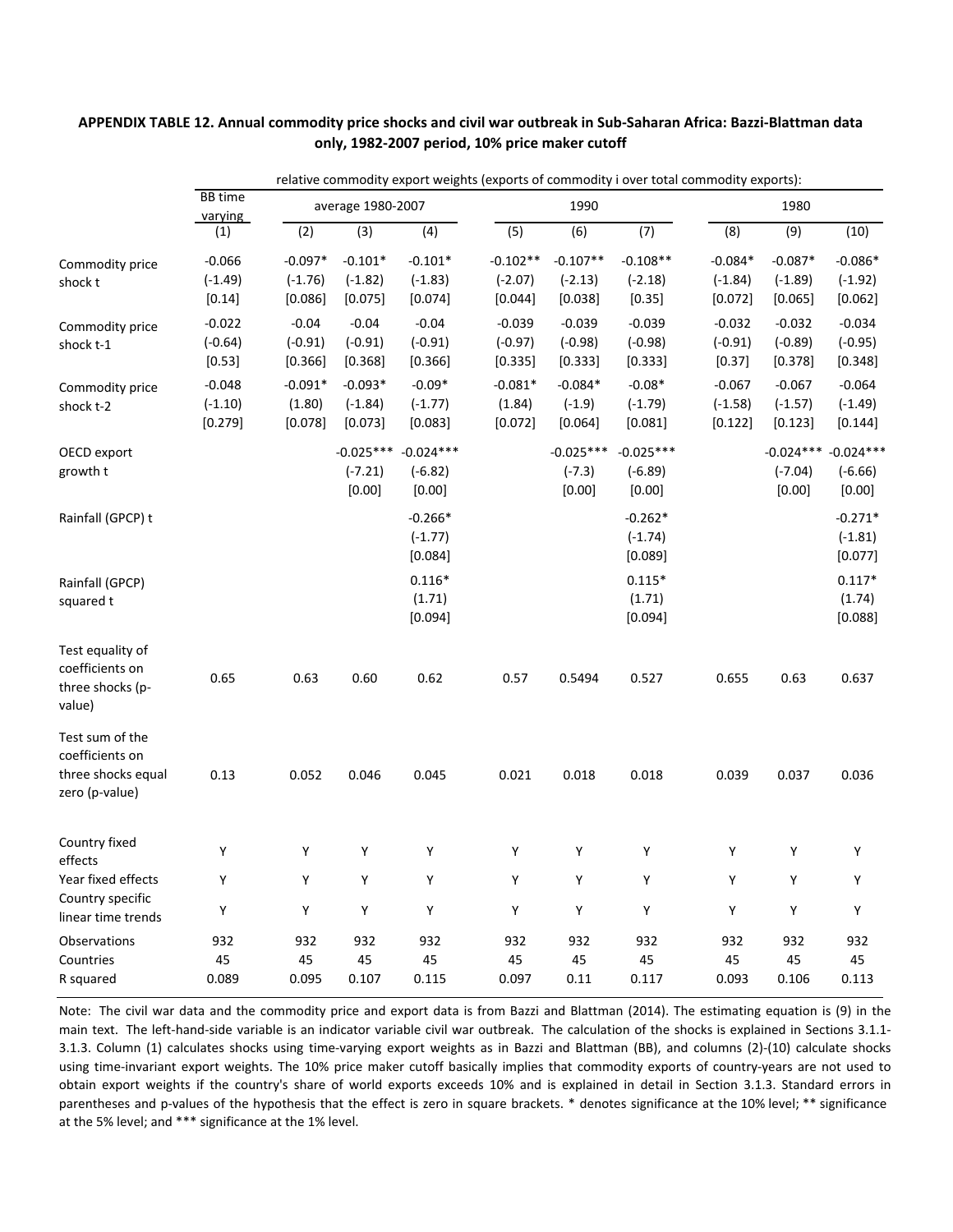|                                                                            |                                   |                                   | relative commodity export weights (exports of commodity i over total commodity exports): |                                    |                                    |                                    |                                    |                                    |                                    |                                    |  |  |
|----------------------------------------------------------------------------|-----------------------------------|-----------------------------------|------------------------------------------------------------------------------------------|------------------------------------|------------------------------------|------------------------------------|------------------------------------|------------------------------------|------------------------------------|------------------------------------|--|--|
|                                                                            | <b>BB</b> time<br>varying         |                                   | average 1980-2007                                                                        |                                    |                                    | 1990                               |                                    |                                    | 1980                               |                                    |  |  |
|                                                                            | (1)                               | (2)                               | (3)                                                                                      | (4)                                | (5)                                | (6)                                | (7)                                | (8)                                | (9)                                | (10)                               |  |  |
| Commodity price<br>shock t                                                 | $-0.072*$<br>$(-1.75)$<br>[0.086] | $-0.099*$<br>$(-1.74)$<br>[0.089] | $-0.105*$<br>$(-1.83)$<br>[0.074]                                                        | $-0.107*$<br>$(-1.88)$<br>[0.067]  | $-0.103**$<br>$(-2.08)$<br>[0.044] | $-0.109**$<br>$(-2.16)$<br>[0.036] | $-0.111**$<br>$(-2.24)$<br>[0.030] | $-0.065$<br>$(-1.47)$<br>$[0.150]$ | $-0.068$<br>$(-1.53)$<br>[0.133]   | $-0.068$<br>$(-1.57)$<br>[0.125]   |  |  |
| Commodity price<br>shock t-1                                               | $-0.018$<br>$(-0.52)$<br>[0.603]  | $-0.028$<br>$(-0.59)$<br>[0.555]  | $-0.028$<br>$(-0.60)$<br>$[0.55]$                                                        | $-0.026$<br>$(-0.56)$<br>[0.578]   | $-0.031$<br>$(-0.75)$<br>$[0.459]$ | $-0.032$<br>$(-0.76)$<br>[0.45]    | $-0.030$<br>$(-0.72)$<br>[0.473]   | $-0.026$<br>$(-0.73)$<br>$[0.467]$ | $-0.026$<br>$(-0.73)$<br>[0.468]   | $-0.026$<br>$(-0.74)$<br>[0.465]   |  |  |
| Commodity price<br>shock t-2                                               | $-0.046$<br>$(-1.12)$<br>[0.268]  | $-0.089$<br>(1.67)<br>[0.102]     | $-0.090*$<br>$(-1.71)$<br>[0.095]                                                        | $-0.087$<br>$(-1.63)$<br>[0.11]    | $-0.075*$<br>$(-1.72)$<br>[0.093]  | $-0.077*$<br>$(-1.76)$<br>[0.085]  | $-0.074*$<br>$(-1.67)$<br>[0.103]  | $-0.061$<br>$(-1.43)$<br>[0.161]   | $-0.061$<br>$(-1.43)$<br>[0.160]   | $-0.057$<br>$(-1.32)$<br>[0.195]   |  |  |
| OECD export<br>growth t                                                    |                                   |                                   | $-0.025***$<br>$(-7.34)$<br>[0.00]                                                       | $-0.025***$<br>$(-6.95)$<br>[0.00] |                                    | $-0.025***$<br>$(-7.45)$<br>[0.00] | $-0.025***$<br>$(-7.06)$<br>[0.00] |                                    | $-0.024***$<br>$(-7.37)$<br>[0.00] | $-0.024***$<br>$(-6.96)$<br>[0.00] |  |  |
| Rainfall (GPCP) t                                                          |                                   |                                   |                                                                                          | $-0.273*$<br>$(-1.83)$<br>[0.073]  |                                    |                                    | $-0.275*$<br>$(-1.86)$<br>[0.069]  |                                    |                                    | $-0.274*$<br>$(-1.83)$<br>[0.074]  |  |  |
| Rainfall (GPCP)<br>squared t                                               |                                   |                                   |                                                                                          | $0.118*$<br>(1.76)<br>[0.085]      |                                    |                                    | $0.119*$<br>(1.81)<br>[0.078]      |                                    |                                    | $0.117*$<br>(1.75)<br>[0.087]      |  |  |
| Test equality of<br>coefficients on<br>three shocks (p-<br>value)          | 0.41                              | 0.57                              | 0.55                                                                                     | 0.54                               | 0.51                               | 0.47                               | 0.41                               | 0.81                               | 0.79                               | 0.79                               |  |  |
| Test sum of the<br>coefficients on<br>three shocks equal<br>zero (p-value) | 0.104                             | 0.063                             | 0.054                                                                                    | 0.052                              | 0.025                              | 0.02                               | 0.02                               | 0.062                              | 0.056                              | 0.06                               |  |  |
| Country fixed<br>effects                                                   | Y                                 | Υ                                 | Y                                                                                        | Υ                                  | Υ                                  | Y                                  | Υ                                  | Y                                  | Υ                                  | Y                                  |  |  |
| Year fixed effects                                                         | Υ                                 | Υ                                 | Y                                                                                        | Υ                                  | Υ                                  | Υ                                  | Υ                                  | Υ                                  | Υ                                  | Υ                                  |  |  |
| Country specific<br>linear time trends                                     | Υ                                 | Υ                                 | Υ                                                                                        | Υ                                  | Υ                                  | Υ                                  | Υ                                  | Υ                                  | Υ                                  | Υ                                  |  |  |
| Observations<br>Countries<br>R squared                                     | 932<br>45<br>0.090                | 932<br>45<br>0.094                | 932<br>45<br>0.107                                                                       | 932<br>45<br>0.114                 | 932<br>45<br>0.096                 | 932<br>45<br>0.11                  | 932<br>45<br>0.117                 | 932<br>45<br>0.090                 | 932<br>45<br>0.103                 | 932<br>45<br>0.110                 |  |  |

APPENDIX TABLE 13. Annual commodity price shocks and civil war outbreak in Sub-Saharan Africa: Bazzi-Blattman data **only, 1982‐2007 period, 3% price maker cutoff**

Note: The civil war data and the commodity price and export data is from Bazzi and Blattman (2014). The estimating equation is (9) in the main text. The left-hand-side variable is an indicator variable civil war outbreak. The calculation of the shocks is explained in Sections 3.1.1‐3.1.3. Column (1) calculates shocks using time‐varying export weights as in Bazzi and Blattman (BB), and columns (2)‐(10) calculate shocks using time‐invariant export weights. The 3% price maker cutoff basically implies that commodity exports of country‐years are not used to obtain export weights if the country's share of world exports exceeds 3% and is explained in detail in Section 3.1.3. Standard errors in parentheses and p-values of the hypothesis that the effect is zero in square brackets. \* denotes significance at the 10% level; \*\* significance at the 5% level; and \*\*\* significance at the 1% level.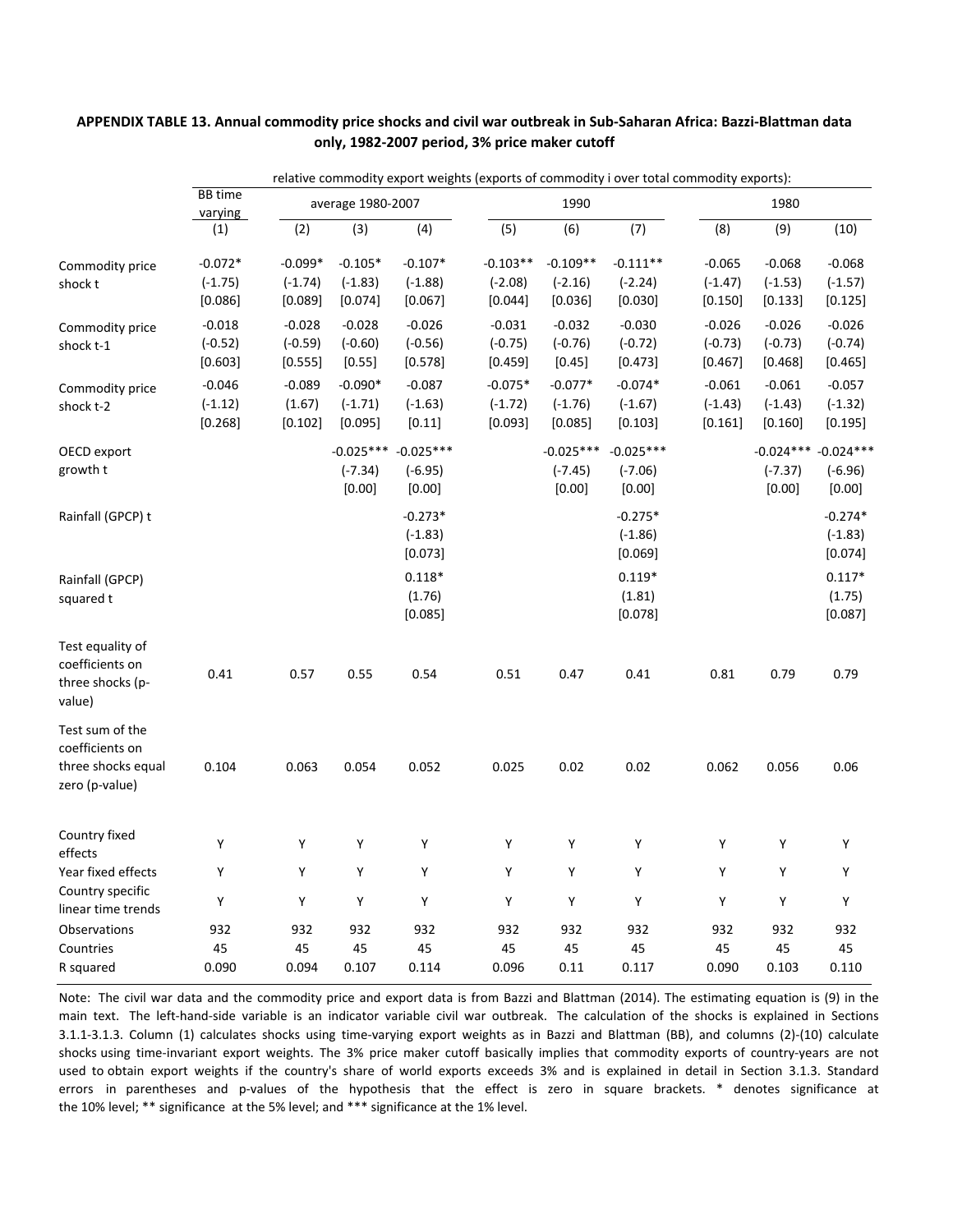|                                        |           | relative commodity export weights (exports of commodity i over total commodity exports): |             |            |             |             |            |             |             |  |  |
|----------------------------------------|-----------|------------------------------------------------------------------------------------------|-------------|------------|-------------|-------------|------------|-------------|-------------|--|--|
|                                        |           | average 1980-2007                                                                        |             |            | 1990        |             | 1980       |             |             |  |  |
|                                        | (1)       | (2)                                                                                      | (3)         | (4)        | (5)         | (6)         | (7)        | (8)         | (9)         |  |  |
| 3-year commodity                       | $-0.069*$ | $-0.072**$                                                                               | $-0.07**$   | $-0.068**$ | $-0.072**$  | $-0.071**$  | $-0.052**$ | $-0.053**$  | $-0.051**$  |  |  |
| price shock t                          | $(-1.98)$ | $(-2.06)$                                                                                | $(-2.05)$   | $(-2.43)$  | $(-2.54)$   | $(-2.54)$   | $(-2.02)$  | $(-2.07)$   | $(-2.04)$   |  |  |
|                                        | [0.054]   | [0.045]                                                                                  | [0.046]     | [0.019]    | [0.015]     | [0.015]     | [0.049]    | [0.045]     | [0.047]     |  |  |
| OECD export                            |           | $-0.024***$                                                                              | $-0.024***$ |            | $-0.024***$ | $-0.024***$ |            | $-0.024***$ | $-0.024***$ |  |  |
| growth t                               |           | $(-7.79)$                                                                                | $(-7.73)$   |            | $(-8.05)$   | $(-7.98)$   |            | $(-7.67)$   | $(-7.61)$   |  |  |
|                                        |           | [0.00]                                                                                   | [0.00]      |            | [0.00]      | [0.00]      |            | [0.00]      | [0.00]      |  |  |
| Rainfall (GPCP) t                      |           |                                                                                          | $-0.274*$   |            |             | $-0.274*$   |            |             | $-0.275*$   |  |  |
|                                        |           |                                                                                          | $(-1.97)$   |            |             | $(-1.98)$   |            |             | $(-1.98)$   |  |  |
|                                        |           |                                                                                          | [0.055]     |            |             | [0.053]     |            |             | [0.055]     |  |  |
| Rainfall (GPCP)                        |           |                                                                                          | $0.116*$    |            |             | $0.116*$    |            |             | $0.116*$    |  |  |
| squared t                              |           |                                                                                          | (1.86)      |            |             | (1.88)      |            |             | (1.87)      |  |  |
|                                        |           |                                                                                          | [0.07]      |            |             | [0.067]     |            |             | [0.068]     |  |  |
| Country fixed<br>effects               | Y         | Υ                                                                                        | Y           | Y          | Υ           | Y           | Υ          | Υ           | Υ           |  |  |
| Year fixed effects                     | Y         | Υ                                                                                        | Υ           | Υ          | Υ           | Υ           | Υ          | Υ           | Y           |  |  |
| Country specific<br>linear time trends | Υ         | Υ                                                                                        | Υ           | Υ          | Υ           | Υ           | Υ          | Υ           | Y           |  |  |
| Observations                           | 1007      | 1007                                                                                     | 1007        | 1007       | 1007        | 1007        | 1007       | 1007        | 1007        |  |  |
| Countries                              | 45        | 45                                                                                       | 45          | 45         | 45          | 45          | 45         | 45          | 45          |  |  |
| R squared                              | 0.082     | 0.094                                                                                    | 0.102       | 0.084      | 0.097       | 0.104       | 0.08       | 0.092       | 0.10        |  |  |

### APPENDIX TABLE 14. 3-year commodity price price shocks and civil war outbreak in Sub-Saharan **Africa: Bazzi‐Blattman data only, 1980‐2007 period, 3% price maker cutoff**

Note: The civil war data and the commodity price and export data is from Bazzi and Blattman (2014). The estimating equation is (10) in the main text. The left-hand-side variable is an indicator variable for civil war outbreak. The calculation of the shocks is explained in Sections 3.1.1-3.1.3. The 3% price maker cutoff basically implies that commodity exports of country-years are not used to obtain export weights if the country in the world exports of the commodity exceeded 3% and is explained in Section 3.1.3. Standard errors in parentheses and p-values of the hypothesis that the effect is zero in square brackets. \* denotes significance at the 10% level; \*\* significance at the 5% level; and \*\*\* significance at the 1% level.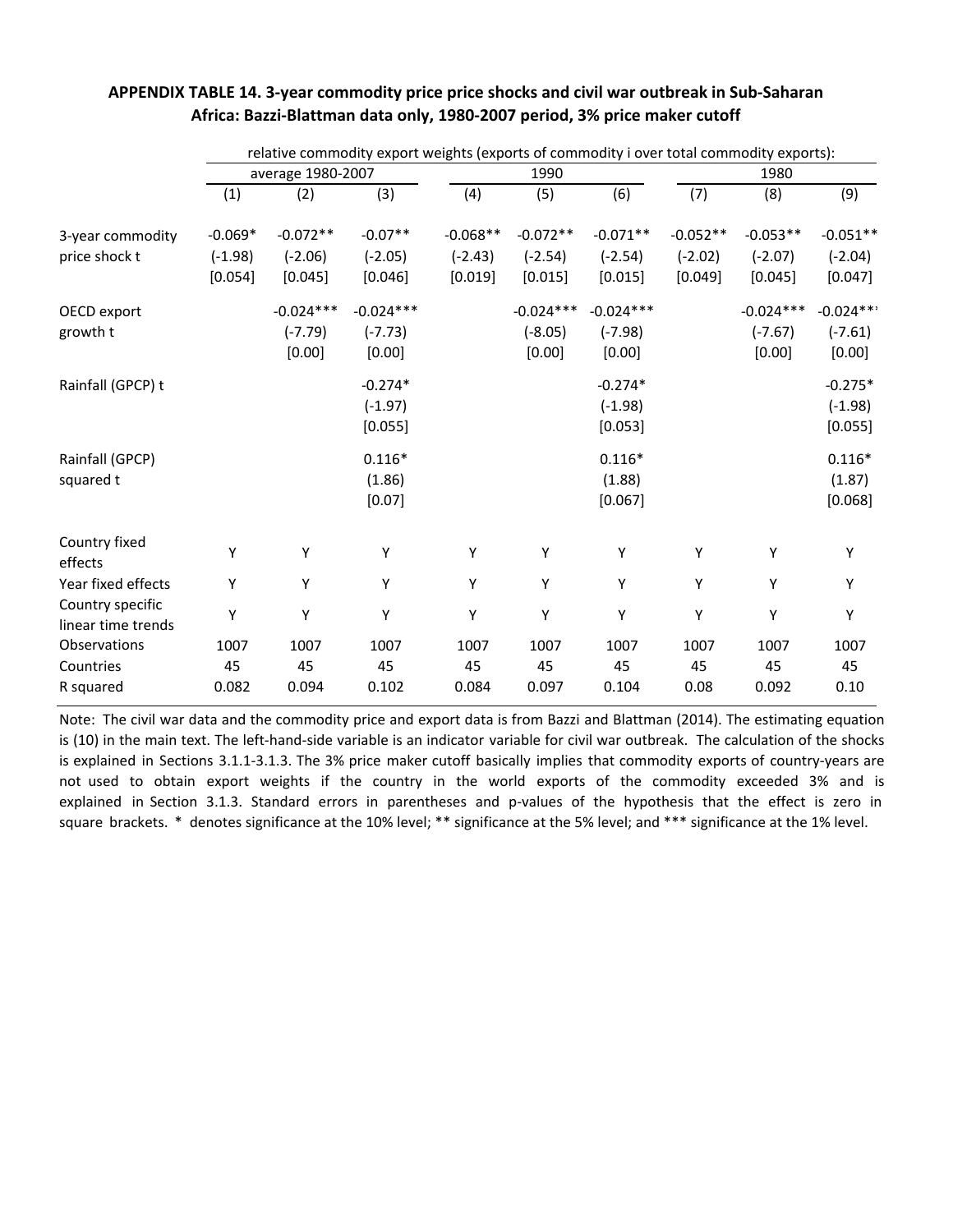|                                        |           | relative commodity export weights (exports of commodity i over total commodity exports): |             |            |             |             |            |             |             |  |  |
|----------------------------------------|-----------|------------------------------------------------------------------------------------------|-------------|------------|-------------|-------------|------------|-------------|-------------|--|--|
|                                        |           | average 1980-2007                                                                        |             |            | 1990        |             | 1980       |             |             |  |  |
|                                        | (1)       | (2)                                                                                      | (3)         | (4)        | (5)         | (6)         | (7)        | (8)         | (9)         |  |  |
| 3-year commodity                       | $-0.075*$ | $-0.077**$                                                                               | $-0.076**$  | $-0.073**$ | $-0.076**$  | $-0.075**$  | $-0.061**$ | $-0.061**$  | $-0.061**$  |  |  |
| price shock t                          | $(-1.98)$ | $(-2.04)$                                                                                | $(-2.04)$   | $(-2.36)$  | $(-2.44)$   | $(-2.44)$   | $(-2.11)$  | $(-2.13)$   | $(-2.15)$   |  |  |
|                                        | [0.054]   | [0.048]                                                                                  | [0.047]     | [0.023]    | [0.019]     | [0.019]     | [0.041]    | [0.038]     | [0.037]     |  |  |
| OECD export                            |           | $-0.025***$                                                                              | $-0.024***$ |            | $-0.025***$ | $-0.024***$ |            | $-0.024***$ | $-0.024***$ |  |  |
| growth t                               |           | $(-7.34)$                                                                                | $(-6.97)$   |            | $(-7.58)$   | $(-7.17)$   |            | $(-7.11)$   | $(-6.76)$   |  |  |
|                                        |           | [0.00]                                                                                   | [0.00]      |            | [0.00]      | [0.00]      |            | [0.00]      | [0.00]      |  |  |
| Rainfall (GPCP) t                      |           |                                                                                          | $-0.271*$   |            |             | $-0.267*$   |            |             | $-0.277*$   |  |  |
|                                        |           |                                                                                          | $(-1.83)$   |            |             | $(-1.8)$    |            |             | $(-1.87)$   |  |  |
|                                        |           |                                                                                          | [0.074]     |            |             | [0.079]     |            |             | [0.068]     |  |  |
| Rainfall (GPCP)                        |           |                                                                                          | $0.117*$    |            |             | $0.116*$    |            |             | $0.119*$    |  |  |
| squared t                              |           |                                                                                          | (1.74)      |            |             | (1.73)      |            |             | (1.78)      |  |  |
|                                        |           |                                                                                          | [0.088]     |            |             | [0.09]      |            |             | [0.082]     |  |  |
| Country fixed<br>effects               | Υ         | Υ                                                                                        | Y           | Υ          | Υ           | Y           | Υ          | Y           | Υ           |  |  |
| Year fixed effects                     | Y         | Υ                                                                                        | Y           | Y          | Υ           | Y           | Υ          | Υ           | Υ           |  |  |
| Country specific<br>linear time trends | Υ         | Υ                                                                                        | Υ           | Υ          | Υ           | Υ           | Υ          | Y           | Υ           |  |  |
| Observations                           | 932       | 932                                                                                      | 932         | 932        | 932         | 932         | 932        | 932         | 932         |  |  |
| Countries                              | 45        | 45                                                                                       | 45          | 45         | 45          | 45          | 45         | 45          | 45          |  |  |
| R squared                              | 0.093     | 0.105                                                                                    | 0.113       | 0.094      | 0.107       | 0.115       | 0.092      | 0.104       | 0.112       |  |  |

### APPENDIX TABLE 15. 3-year commodity price price shocks and civil war outbreak in Sub-Saharan **Africa: Bazzi‐Blattman data only, 1982‐2007 period, 10% price maker cutoff**

Note: The civil war data and the commodity price and export data is from Bazzi and Blattman (2014). The estimating equation is (10) in the main text. The left-hand-side variable is an indicator variable for civil war outbreak. The calculation of the shocks is explained in Sections 3.1.1-3.1.3. The 10% price maker cutoff basically implies that commodity exports of country-years are not used to obtain export weights if the country in the world exports of the commodity exceeded 10% and is explained in Section 3.1.3. Standard errors in parentheses and p-values of the hypothesis that the effect is zero in square brackets. \* denotes significance at the 10% level; \*\* significance at the 5% level; and \*\*\* significance at the 1% level.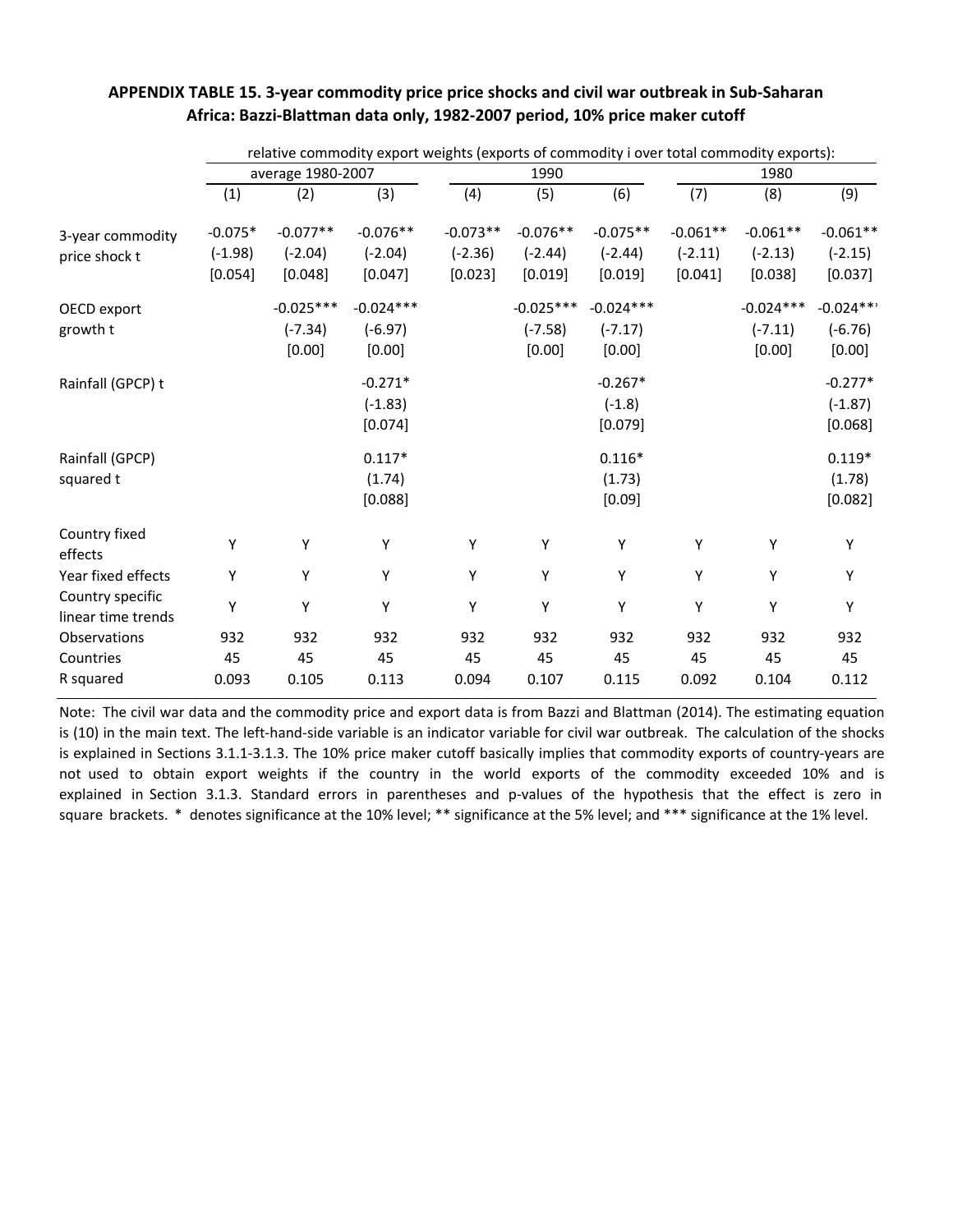|                          |           |                   | relative commodity export weights (exports of commodity i over total commodity exports): |            |             |             |           |             |             |
|--------------------------|-----------|-------------------|------------------------------------------------------------------------------------------|------------|-------------|-------------|-----------|-------------|-------------|
|                          |           | average 1980-2007 |                                                                                          |            | 1990        |             |           | 1980        |             |
|                          | (1)       | (2)               | (3)                                                                                      | (4)        | (5)         | (6)         | (7)       | (8)         | (9)         |
| 3-year commodity         | $-0.071*$ | $-0.074*$         | $-0.072*$                                                                                | $-0.069**$ | $-0.072**$  | $-0.071**$  | $-0.051*$ | $-0.052*$   | $-0.050**$  |
| price shock t            | $(-1.88)$ | $(-1.96)$         | $(-1.95)$                                                                                | $(-2.28)$  | $(-2.38)$   | $(-2.37)$   | $(-1.91)$ | $(-1.96)$   | $(-1.93)$   |
|                          | [0.067]   | [0.057]           | [0.058]                                                                                  | [0.027]    | [0.022]     | [0.022]     | [0.062]   | [0.056]     | [0.06]      |
| OECD export              |           | $-0.025***$       | $-0.024***$                                                                              |            | $-0.025***$ | $-0.024***$ |           | $-0.024***$ | $-0.024***$ |
| growth t                 |           | $(-7.52)$         | $(-7.13)$                                                                                |            | $(-7.74)$   | $(-7.32)$   |           | $(-7.37)$   | $(-6.99)$   |
|                          |           | [0.00]            | [0.00]                                                                                   |            | [0.00]      | [0.00]      |           | [0.00]      | [0.00]      |
| Rainfall (GPCP) t        |           |                   | $-0.273*$                                                                                |            |             | $-0.274*$   |           |             | $-0.277*$   |
|                          |           |                   | $(-1.85)$                                                                                |            |             | $(-1.86)$   |           |             | $(-1.86)$   |
|                          |           |                   | [0.072]                                                                                  |            |             | [0.07]      |           |             | [0.07]      |
| Rainfall (GPCP)          |           |                   | $0.117*$                                                                                 |            |             | $0.117*$    |           |             | $0.118*$    |
| squared t                |           |                   | (1.75)                                                                                   |            |             | (1.76)      |           |             | (1.76)      |
|                          |           |                   | [0.087]                                                                                  |            |             | [0.085]     |           |             | [0.085]     |
| Country fixed<br>effects | Υ         | Υ                 | Y                                                                                        | Υ          | Υ           | Υ           | Υ         | Υ           | Υ           |
| Year fixed effects       | Υ         | Υ                 | Υ                                                                                        | Υ          | Υ           | Υ           | Υ         | Υ           | Υ           |
| Country specific         |           |                   |                                                                                          |            |             |             |           |             |             |
| linear time trends       | Υ         | Υ                 | Υ                                                                                        | Υ          | Υ           | Υ           | Υ         | Υ           | Υ           |
| Observations             | 932       | 932               | 932                                                                                      | 932        | 932         | 932         | 932       | 932         | 932         |
| Countries                | 45        | 45                | 45                                                                                       | 45         | 45          | 45          | 45        | 45          | 45          |
| R squared                | 0.092     | 0.104             | 0.112                                                                                    | 0.093      | 0.106       | 0.114       | 0.089     | 0.101       | 0.109       |

### APPENDIX TABLE 16. 3-year commodity price price shocks and civil war outbreak in Sub-Saharan **Africa: Bazzi‐Blattman data only, 1982‐2007 period, 3% price maker cutoff**

Note: The civil war data and the commodity price and export data is from Bazzi and Blattman (2014). The estimating equation is (10) in the main text. The left-hand-side variable is an indicator variable for civil war outbreak. The calculation of the shocks is explained in Sections 3.1.1-3.1.3. The 3% price maker cutoff basically implies that commodity exports of country-years are not used to obtain export weights if the country in the world exports of the commodity exceeded 10% and is explained in Section 3.1.3. Standard errors in parentheses and p-values of the hypothesis that the effect is zero in square brackets. \* denotes significance at the 3% level; \*\* significance at the 5% level; and \*\*\* significance at the 1% level.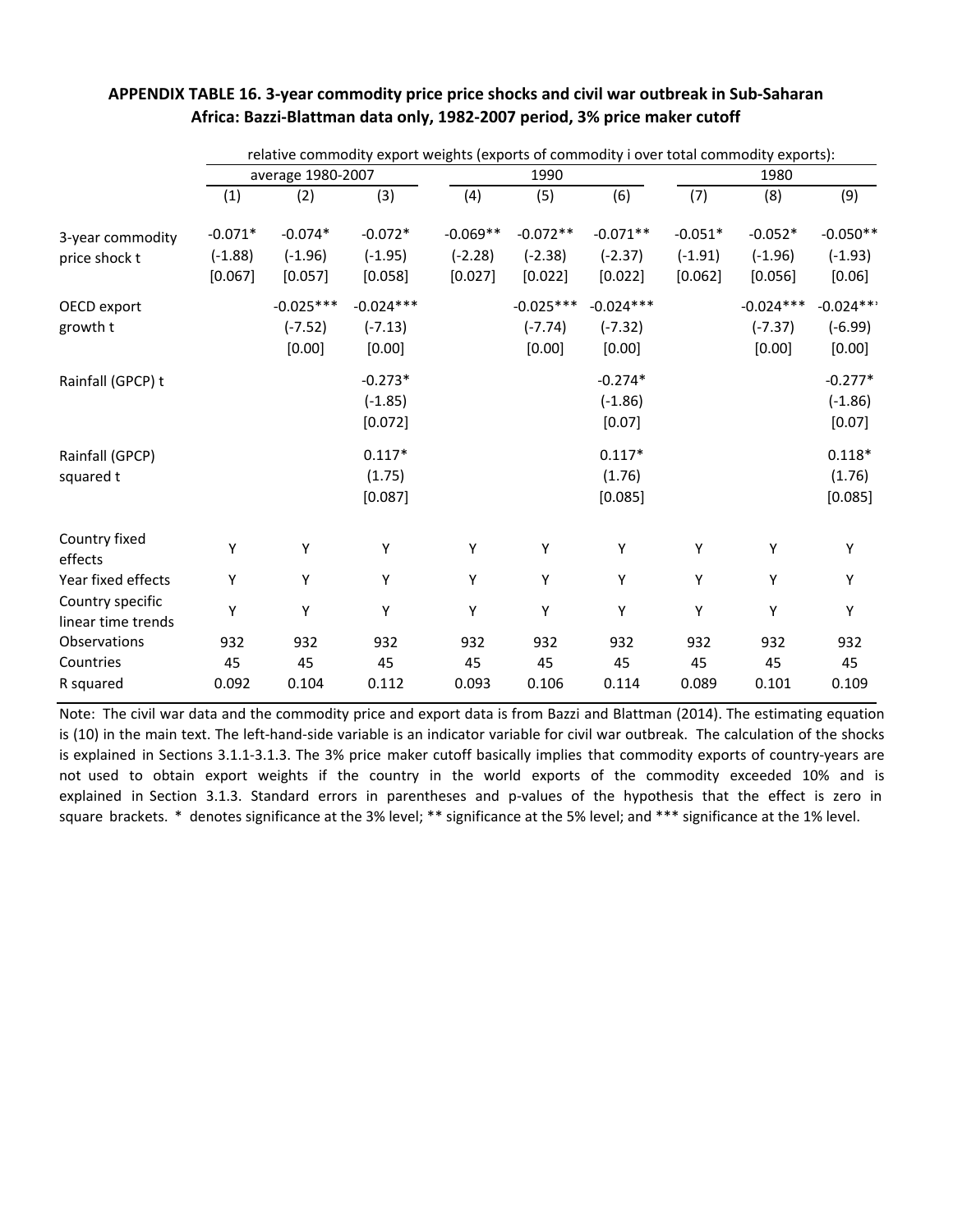### **APPENDIX TABLE 17. 3‐year commodity price shocks and civil war outbreak in Sub‐Saharan Africa: Bazzi and Blattman data only, 1957‐2007 period, 3% price maker cutoff**

|                                |           | relative commodity export weights (exports of commodity i over total commodity exports): |             |           |             |             |           |             |            |
|--------------------------------|-----------|------------------------------------------------------------------------------------------|-------------|-----------|-------------|-------------|-----------|-------------|------------|
|                                |           | average 1957-2007                                                                        |             |           | 1990        |             |           | 1980        |            |
|                                | (1)       | (2)                                                                                      | (3)         | (4)       | (5)         | (6)         | (7)       | (8)         | (9)        |
| 3-year commodity               | $-0.038*$ | $-0.04**$                                                                                | $-0.037**$  | $-0.025$  | $-0.026$    | $-0.025$    | $-0.023$  | $-0.024$    | $-0.025$   |
| price shock t                  | $(-1.95)$ | $(-2.03)$                                                                                | $(-2.03)$   | $(-1.56)$ | $(-1.63)$   | $(-1.62)$   | $(-1.53)$ | $(-1.60)$   | $(-1.66)$  |
|                                | [0.058]   | [0.048]                                                                                  | [0.048]     | [0.13]    | [0.11]      | [0.11]      | [0.13]    | [0.12]      | [0.105]    |
| OECD export                    |           | $-0.007***$                                                                              | $-0.007***$ |           | $-0.007***$ | $-0.007***$ |           | $-0.007***$ | $-0.007**$ |
| growth t                       |           | $(-4.03)$                                                                                | $(-4.05)$   |           | $(-4.05)$   | $(-4.06)$   |           | $(-3.96)$   | $(-3.99)$  |
|                                |           | [0.00]                                                                                   | [0.00]      |           | [0.00]      | [0.00]      |           | [0.00]      | [0.00]     |
| Rainfall (GPCC) t              |           |                                                                                          | $-0.133*$   |           |             | $-0.133*$   |           |             | $-0.134*$  |
|                                |           |                                                                                          | $(-1.83)$   |           |             | $(-1.81)$   |           |             | $(-1.84)$  |
|                                |           |                                                                                          | [0.071]     |           |             | [0.076]     |           |             | [0.073]    |
| Rainfall (GPCC)                |           |                                                                                          | $0.048*$    |           |             | $0.047*$    |           |             | $0.048*$   |
| squared t                      |           |                                                                                          | (1.83)      |           |             | (1.83)      |           |             | (1.88)     |
|                                |           |                                                                                          | [0.074]     |           |             | [0.074]     |           |             | [0.067]    |
| Country fixed<br>effects       | Υ         | Υ                                                                                        | Υ           | Υ         | Υ           | Υ           | Υ         | Y           | Υ          |
| Year fixed effects             | Υ         | Υ                                                                                        | Υ           | Υ         | Υ           | Υ           | Υ         | Υ           | Y          |
| Country specific<br>time trend | Υ         | Υ                                                                                        | Υ           | Υ         | Υ           | Υ           | Υ         | Y           | Υ          |
| Observations                   | 1805      | 1805                                                                                     | 1805        | 1805      | 1805        | 1805        | 1805      | 1805        | 1805       |
| Countries                      | 45        | 45                                                                                       | 45          | 45        | 45          | 45          | 45        | 45          | 45         |
| R squared                      | 0.104     | 0.106                                                                                    | 0.109       | 0.103     | 0.105       | 0.108       | 0.103     | 0.105       | 0.108      |

Note: The civil war data and the commodity price and export data is from Bazzi and Blattman (2014). The estimating equation is (10) in the main text. The left-hand-side variable is an indicator variable for civil war outbreak. The calculation of the shocks is explained in Sections 3.1.1‐3.1.3. The 3% price maker cutoff basically implies that commodity exports of country‐years are not used to obtain export weights if the country in the world exports of the commodity exceeded 3% and is explained in Section 3.1.3. Standard errors in parentheses and p-values of the hypothesis that the effect is zero in square brackets. \* denotes significance at the 3% level; \*\* significance at the 5% level; and \*\*\* significance at the 1% level.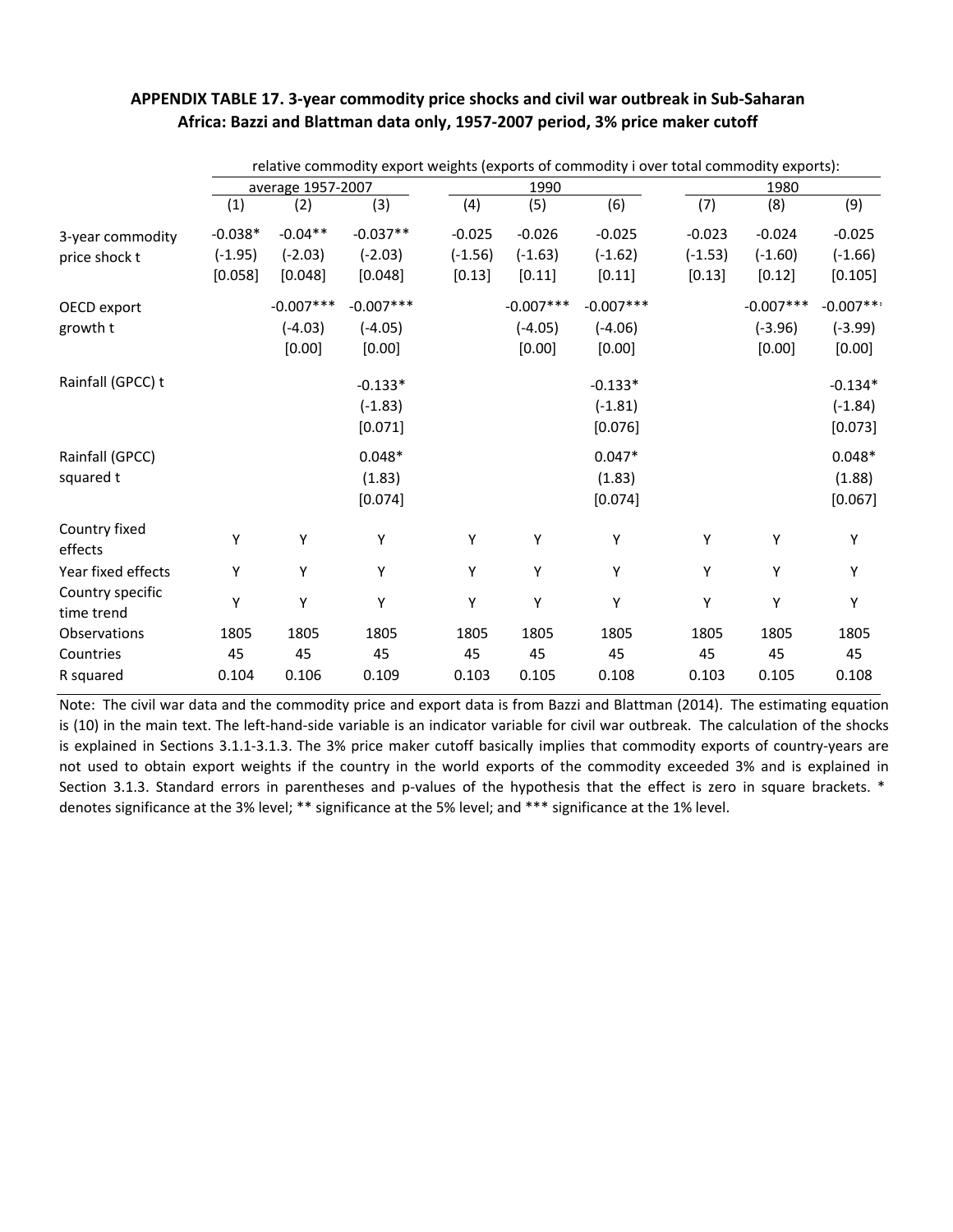### **APPENDIX TABLE 18. Annual commodity price shocks and civil war outbreak in Sub‐Saharan Africa 1980‐2009: minerals, oil, and gas versus agricultural commodity prices**

| Price maker cutoff                     | 10%        | 3%        |
|----------------------------------------|------------|-----------|
|                                        | (1)        | (2)       |
| Minerals, oil, gas price               | $-0.078**$ | $-0.09**$ |
| shock t                                | $(-2.04)$  | $(-2.22)$ |
|                                        | [0.047]    | [0.032]   |
| Minerals, oil, gas price               | $-0.039$   | $-0.036$  |
| shock t-1                              | $(-1.1)$   | $(-0.9)$  |
|                                        | [0.28]     | [0.37]    |
| Minerals, oil, gas price               | $-0.011$   | $-0.009$  |
| shock t-2                              | $(-0.42)$  | $(-0.31)$ |
|                                        | [0.68]     | [0.76]    |
| Agricultural commodity                 | $-0.053$   | $-0.049$  |
| price shock t                          | $(-0.96)$  | $(-0.88)$ |
|                                        | [0.34]     | [0.38]    |
| Agricultural commodity                 | $-0.087$   | $-0.087$  |
| price shock t-1                        | $(-1.36)$  | $(-1.33)$ |
|                                        | [0.18]     | [0.19]    |
| Agricultural commodity                 | $-0.07$    | $-0.069$  |
| price shock t-2                        | $(-1.38)$  | $(-1.29)$ |
|                                        | [0.17]     | [0.20]    |
| Country fixed effects                  | Υ          | Υ         |
| Year fixed effects                     | Υ          | Υ         |
| Country specific linear<br>time trends | Υ          | Υ         |
| Observations                           | 1099       | 1099      |
| Countries                              | 45         | 45        |
| R squared                              | 0.1        | 0.1       |
|                                        |            |           |

Note: The commodity price and export data is from Bazzi and Blattman (2014). The civil war data is from the same source used by Bazzi and Blattman but updated using the latest version (UCPD 2016 version 4). The estimating equation is (9) in the main text. The left-hand-side variable is an indicator variable for civil war outbreak. The calculation of the shocks is explained in Sections 3.1.1‐3.1.3. Time‐invariant country‐commodity weights are set equal to country‐commodity export shares averaged over the sample period. The minerals, oil, and gas shock is defined as in (7) but with the summation only over commodities classified as minerals, oil, and gas. The agricultural commodity shock is defined as in (7) but with the summation only over agricultural commodities. (Hence, the two types of shocks sum to the fixed‐weight commodity shock involving all commodities.) The 10% (3%) price maker cutoff basically implies that commodity exports of country‐years are not used to obtain export weights if the country's share of world exports exceeds 10% (3%) and is explained in Section 3.1.3. Standard errors in parentheses and p-values of the hypothesis that the effect is zero in square brackets. \* denotes significance at the 10% level; \*\* significance at the 5% level; and \*\*\* significance at the 1% level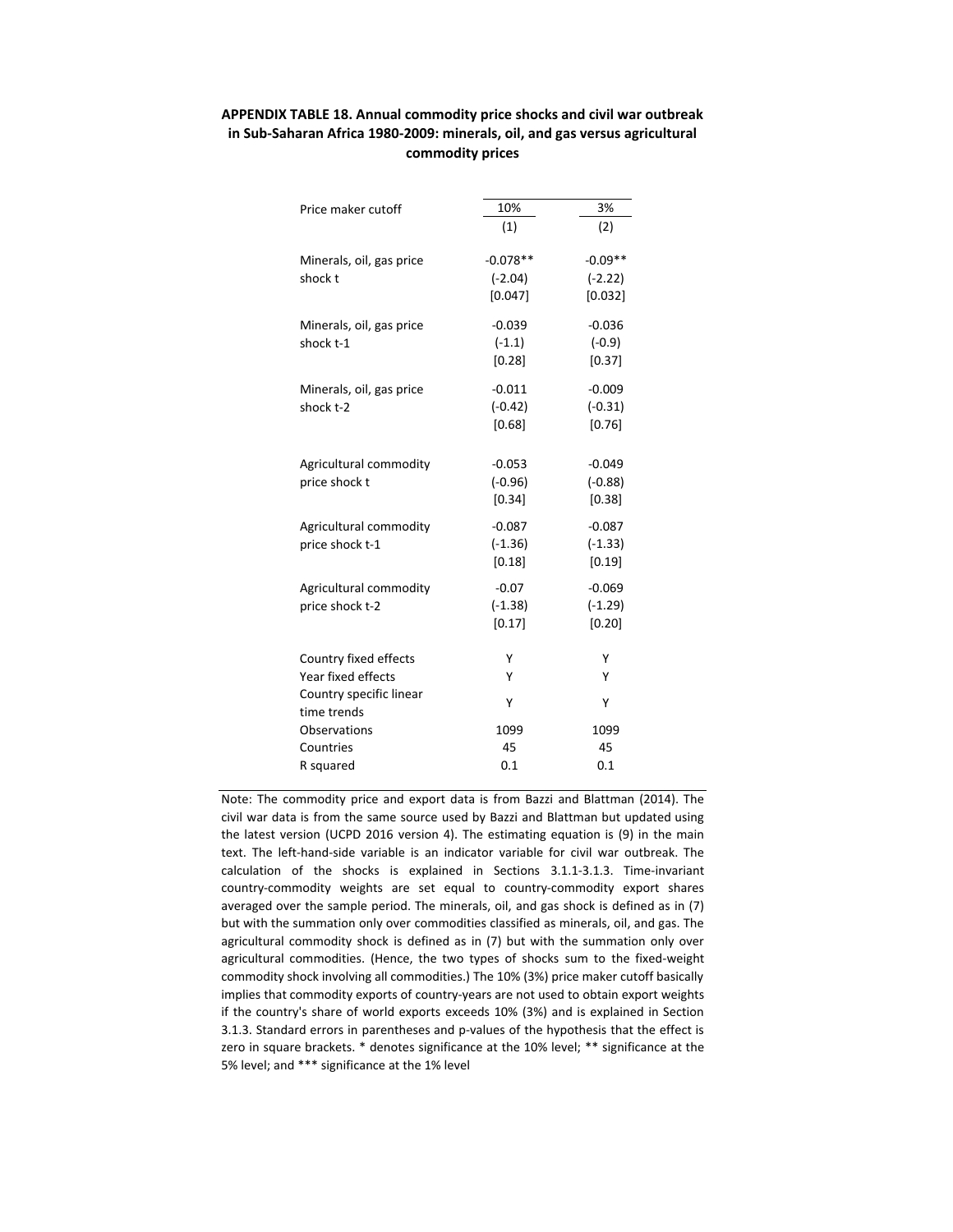| Price maker cutoff                             | 10%                                | 3%                                |
|------------------------------------------------|------------------------------------|-----------------------------------|
|                                                | (1)                                | (2)                               |
| 3-year minerals, oil, gas<br>price shock t     | $-0.046*$<br>$(-1.78)$<br>[0.082]  | $-0.049*$<br>$(-1.73)$<br>[0.09]  |
| 3-year agricultural<br>commodity price shock t | $-0.068**$<br>$(-2.05)$<br>[0.046] | $-0.066*$<br>$(-1.96)$<br>[0.056] |
| Country fixed effects                          | Υ                                  | γ                                 |
| Year fixed effects                             | Y                                  | γ                                 |
| Country specific linear time<br>trends         | γ                                  | γ                                 |
| Observations                                   | 1099                               | 1099                              |
| Countries                                      | 45                                 | 45                                |
| R squared                                      | 0.1                                | 0.1                               |
|                                                |                                    |                                   |

### **APPENDIX TABLE 19. 3‐year commodity price shocks and civil war outbreak in Sub‐Saharan Africa 1980‐2009: minerals, oil, and gas versus agricultural commodity prices**

Note: The commodity price and export data is from Bazzi and Blattman (2014). The civil war data is from the same source used by Bazzi and Blattman but updated using the latest version (UCPD 2016 version 4). The estimating equation is (10) in the main text. The left-hand-side variable is an indicator variable for civil war outbreak. The calculation of the shocks is explained in Sections 3.1.1‐3.1.3. Time‐invariant country‐commodity weights are set equal to country‐commodity export shares averaged over the sample period. The minerals, oil, and gas shock is defined as in (7) but with the summation only over commodities classified as minerals, oil, and gas. The agricultural commodity shock is defined as in (7) but with the summation only over agricultural commodities. (Hence, the two types of shocks sum to the fixed‐ weight commodity shock involving all commodities.) The 10% (3%) price maker cutoff basically implies that commodity exports of country‐years are not used to obtain export weights if the country's share of world exports exceeds 10% (3%) and is explained in Section 3.1.3. Standard errors in parentheses and p-values of the hypothesis that the effect is zero in square brackets. \* denotes significance at the 10% level; \*\* significance at the 5% level; and \*\*\* significance at the 1% level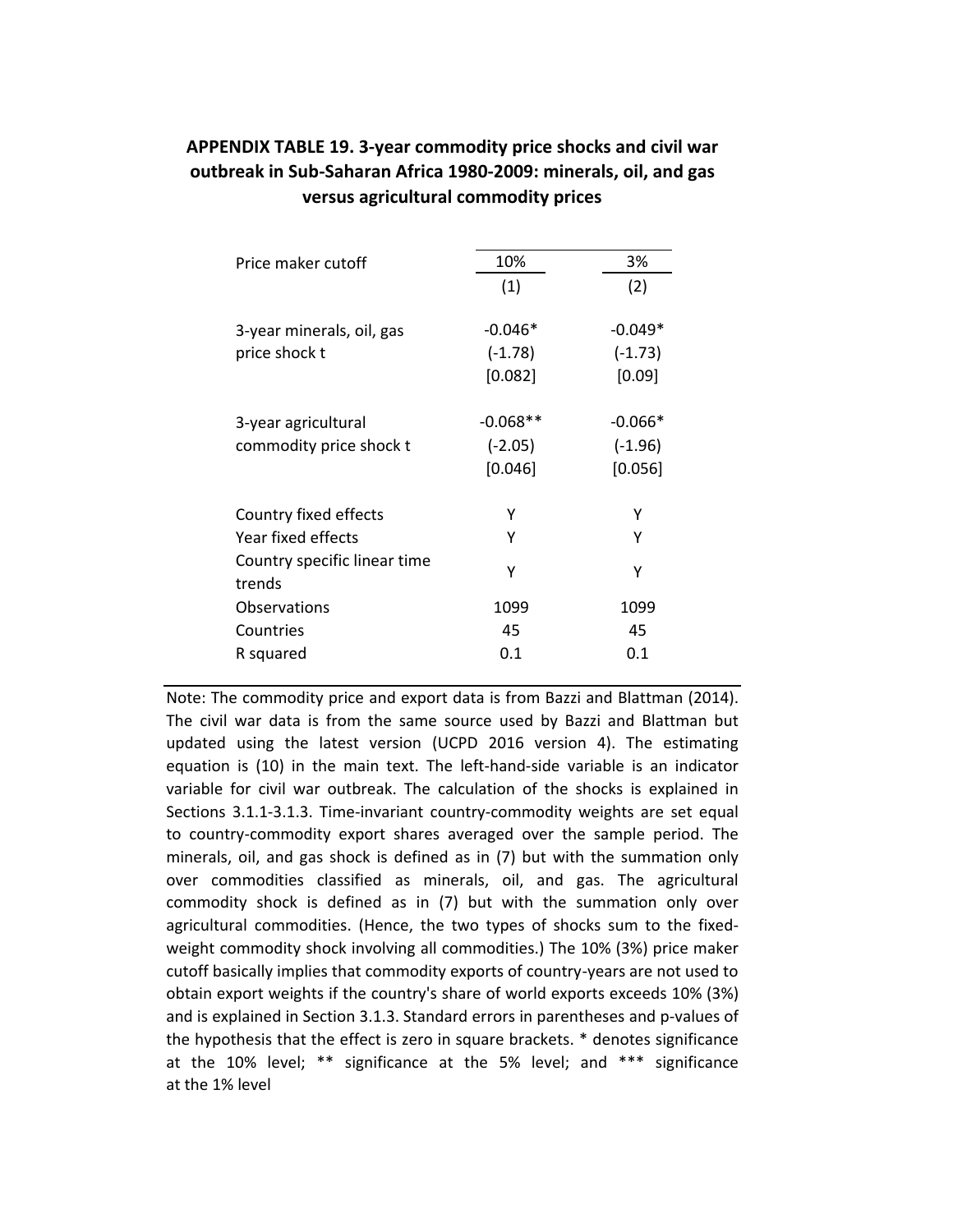### **APPENDIX TABLE 20. 3‐year commodity price shocks and civil war outbreak in Sub‐Saharan Africa 1957‐2009: minerals, oil, and gas versus agricultural commodity prices**

| Price maker cutoff                     | 10%       | 3%         |
|----------------------------------------|-----------|------------|
|                                        | (1)       | (2)        |
| 3-year minerals, oil, gas              | $-0.023$  | $-0.033**$ |
| price shock t                          | $(-1.52)$ | $(-2.02)$  |
|                                        | [0.14]    | [0.049]    |
| 3-year agricultural                    | -0.037**  | -0.039**   |
| commodity price shock t                | $(-2.31)$ | $(-2.27)$  |
|                                        | [0.026]   | [0.028]    |
| Country fixed effects                  | Υ         | γ          |
| Year fixed effects                     | Υ         | γ          |
| Country specific linear time<br>trends | γ         | γ          |
| Observations                           | 1897      | 1897       |
| Countries                              | 45        | 45         |
| R squared                              | 0.1       | 0.1        |
|                                        |           |            |

Note: The commodity price and export data is from Bazzi and Blattman (2014). The civil war data is from the same source used by Bazzi and Blattman but updated using the latest version (UCPD 2016 version 4). The estimating equation is (10) in the main text. The left-hand-side variable is an indicator variable for civil war outbreak. The calculation of the shocks is explained in Sections 3.1.1‐3.1.2. Time‐invariant country‐commodity weights are set equal to country‐commodity export shares averaged over the sample period. The minerals, oil, and gas shock is defined as in (7) but with the summation only over commodities classified as minerals, oil, and gas. The agricultural commodity shock is defined as in (7) but with the summation only over agricultural commodities. (Hence, the two types of shocks sum to the fixed‐ weight commodity shock involving all commodities.) The 10% (3%) price maker cutoff basically implies that commodity exports of country‐years are not used to obtain export weights if the country's share of world exports exceeds 10% (3%) and is explained in Section 3.1.3. \* denotes significance at the 10% level; \*\* significance at the 5% level; and \*\*\* significance at the 1% level.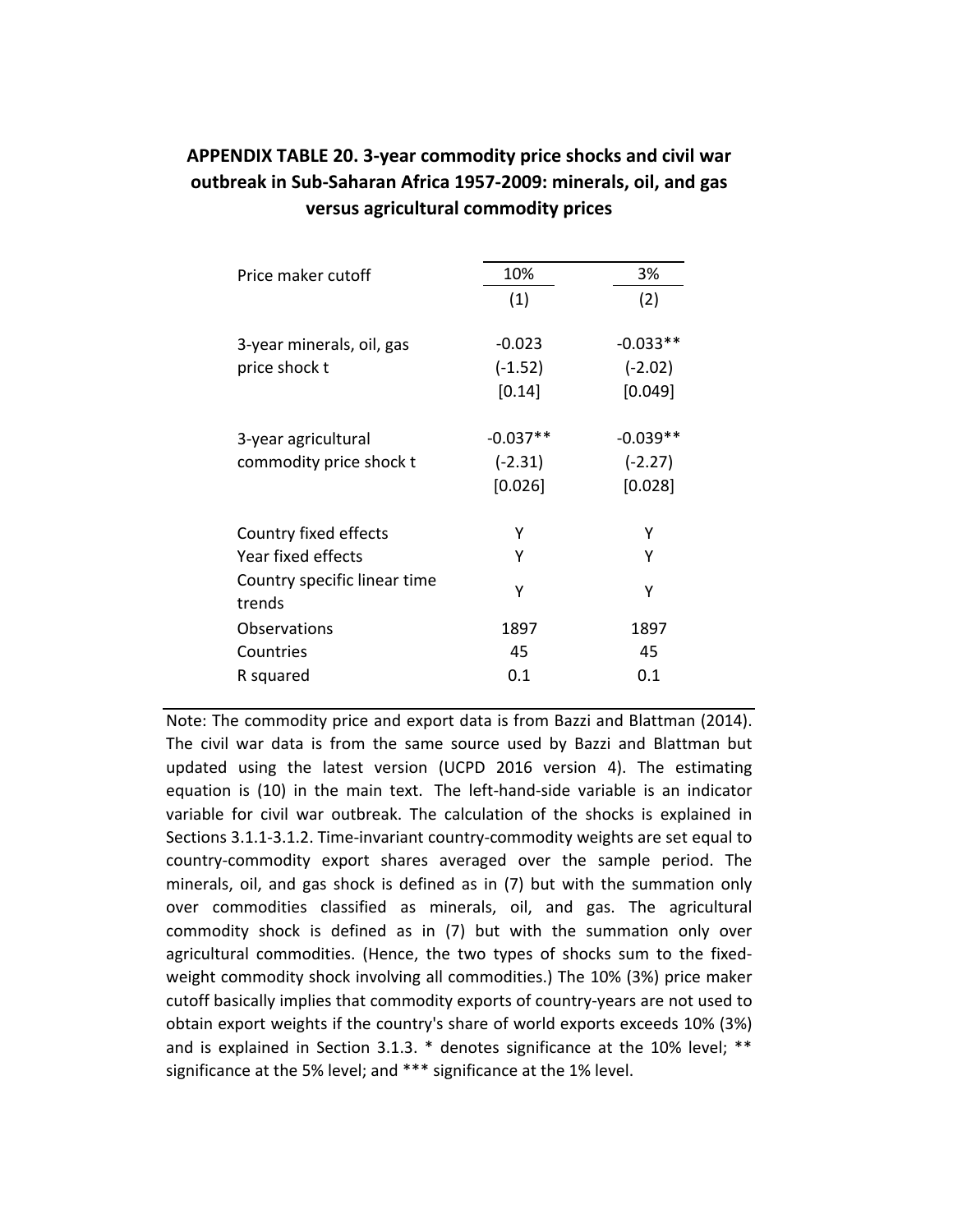| Price maker cutoff           | 10%        | 3%         |
|------------------------------|------------|------------|
|                              | (1)        | (2)        |
| Minerals, oil, gas price     | $-0.033*$  | $-0.045**$ |
| shock t                      | $(-1.87)$  | $(-2.21)$  |
|                              | [0.064]    | [0.029]    |
| Minerals, oil, gas price     | $-0.013$   | $-0.014$   |
| shock t-1                    | $(-0.66)$  | $(-0.52)$  |
|                              | [0.51]     | [0.601]    |
| Minerals, oil, gas price     | 0.014      | 0.005      |
| shock t-2                    | $(-0.83)$  | (0.23)     |
|                              | [0.41]     | [0.818]    |
| Agricultural commodity       | $-0.034$   | $-0.038$   |
| price shock t                | $(-1.01)$  | $(-1.12)$  |
|                              | [0.31]     | [0.27]     |
| Agricultural commodity       | $-0.036$   | $-0.036$   |
| price shock t-1              | $(-0.9)$   | $(-0.87)$  |
|                              | [0.37]     | [0.38]     |
| Agricultural commodity       | $-0.065**$ | $-0.066**$ |
| price shock t-2              | $(-2.05)$  | $(-1.99)$  |
|                              | [0.042]    | [0.049]    |
| Country fixed effects        | Υ          | Y          |
| Year fixed effects           | Υ          | Υ          |
| Country specific linear time |            |            |
| trends                       | Υ          | Υ          |
| Observations                 | 2901       | 2901       |
| Countries                    | 118        | 118        |
| R squared                    | 0.119      | 0.119      |

### **APPENDIX TABLE 21. Annual commodity price shocks and civil war outbreak beyond Sub‐Saharan Africa 1980‐2009: minerals, oil, and gas versus agricultural commodity prices**

Note: The analysis includes all larger countries in Africa, the Middle East, Latin America, and Asia. The commodity price and export data is from Bazzi and Blattman (2014). The civil war data is from the same source used by Bazzi and Blattman but updated using the latest version (UCPD 2016 version 4). The estimating equation is (9) in the main text. The left-hand-side variable is an indicator variable for civil war outbreak. The calculation of the shocks is explained in Sections 3.1.1‐3.1.2. Time‐invariant country‐commodity weights are set equal to country‐commodity export shares averaged over the sample period. The minerals, oil, and gas shock is defined as in (7) but with the summation only over commodities classified as minerals, oil, and gas. The agricultural commodity shock is defined as in (7) but with the summation only over agricultural commodities. (Hence, the two types of shocks sum to the fixed‐weight commodity shock involving all commodities.) The 10% (3%) price maker cutoff basically implies that commodity exports of country‐years are not used to obtain export weights if the country's share of world exports exceeds 10% (3%) and is explained in Section 3.1.3. \* denotes significance at the 10% level; \*\* significance at the 5% level; and \*\*\* significance at the 1% level.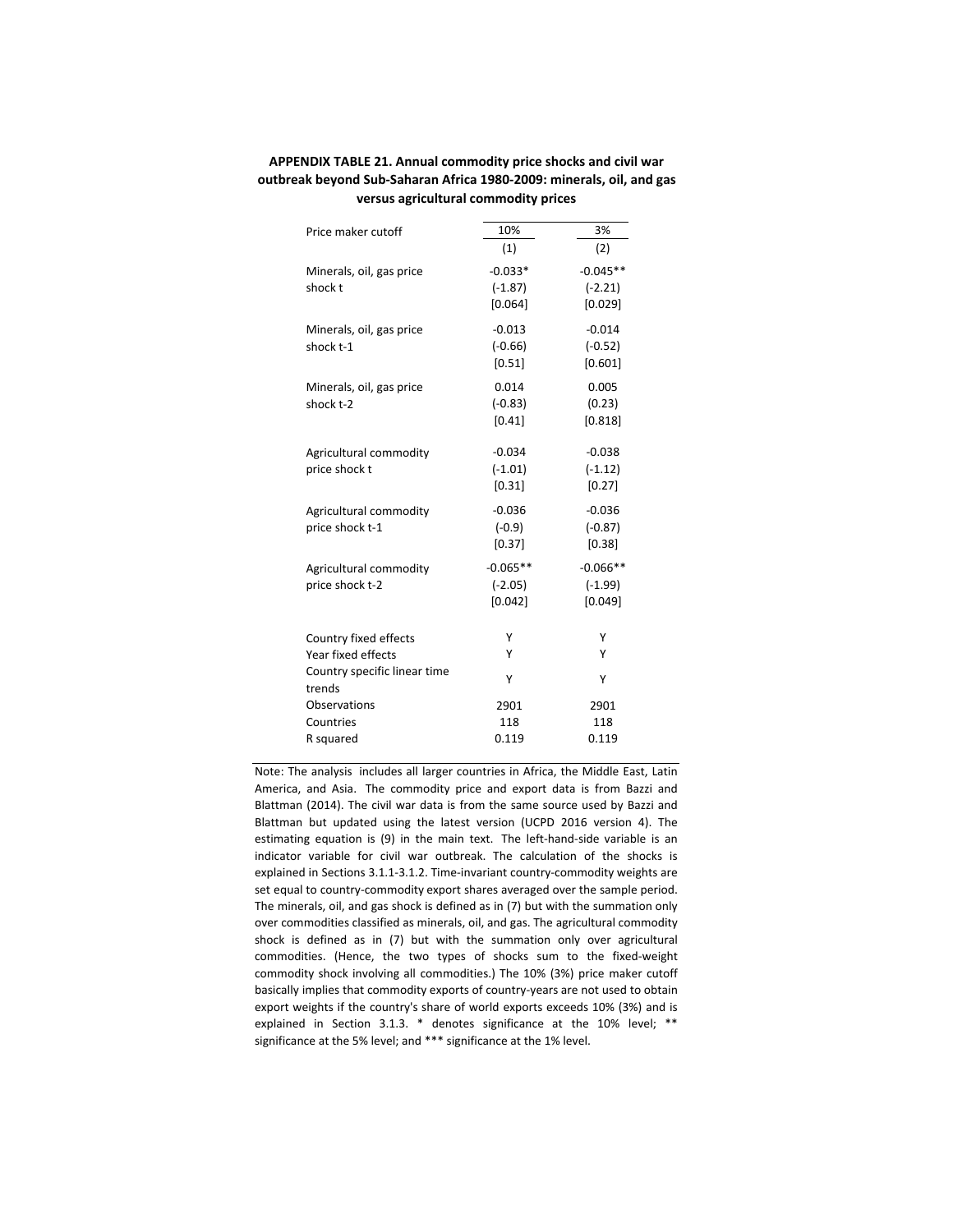| Price maker cutoff                                                                    | 10%                                | 3%                                 |
|---------------------------------------------------------------------------------------|------------------------------------|------------------------------------|
|                                                                                       | (1)                                | (2)                                |
| 3-year minerals, oil, gas<br>price shock t                                            | $-0.013$<br>$(-0.99)$<br>[0.32]    | $-0.02$<br>$(-1.25)$<br>[0.21]     |
| 3-year agricultural<br>commodity price shock t                                        | $-0.044**$<br>$(-2.02)$<br>[0.046] | $-0.046**$<br>$(-2.03)$<br>[0.045] |
| Country fixed effects<br>Year fixed effects<br>Country specific linear time<br>trends | Y<br>γ<br>γ                        | γ<br>γ<br>γ                        |
| Observations<br>Countries<br>R squared                                                | 2901<br>118<br>0.119               | 2901<br>118<br>0.119               |

### **APPENDIX TABLE 22. 3‐year commodity price shocks and civil war outbreak beyond Sub‐Saharan Africa 1980‐2009: minerals, oil, and gas versus agricultural commodity prices**

Note: The analysis includes all larger countries in Africa, the Middle East, Latin America, and Asia. The commodity price and export data is from Bazzi and Blattman (2014). The civil war data is from the same source used by Bazzi and Blattman but updated using the latest version (UCPD 2016 version 4). The estimating equation is (10) in the main text. The left-hand-side variable is an indicator variable for civil war outbreak. The calculation of the shocks is explained in Sections 3.1.1‐3.1.2. Time‐invariant country‐commodity weights are set equal to country‐commodity export shares averaged over the sample period. The minerals, oil, and gas shock is defined as in (7) but with the summation only over commodities classified as minerals, oil, and gas. The agricultural commodity shock is defined as in (7) but with the summation only over agricultural commodities. (Hence, the two types of shocks sum to the fixed‐ weight commodity shock involving all commodities.) The 10% (3%) price maker cutoff basically implies that commodity exports of country‐years are not used to obtain export weights if the country's share of world exports exceeds 10% (3%) and is explained in Section 3.1.3. \* denotes significance at the 10% level; \*\* significance at the 5% level; and \*\*\* significance at the 1% level.